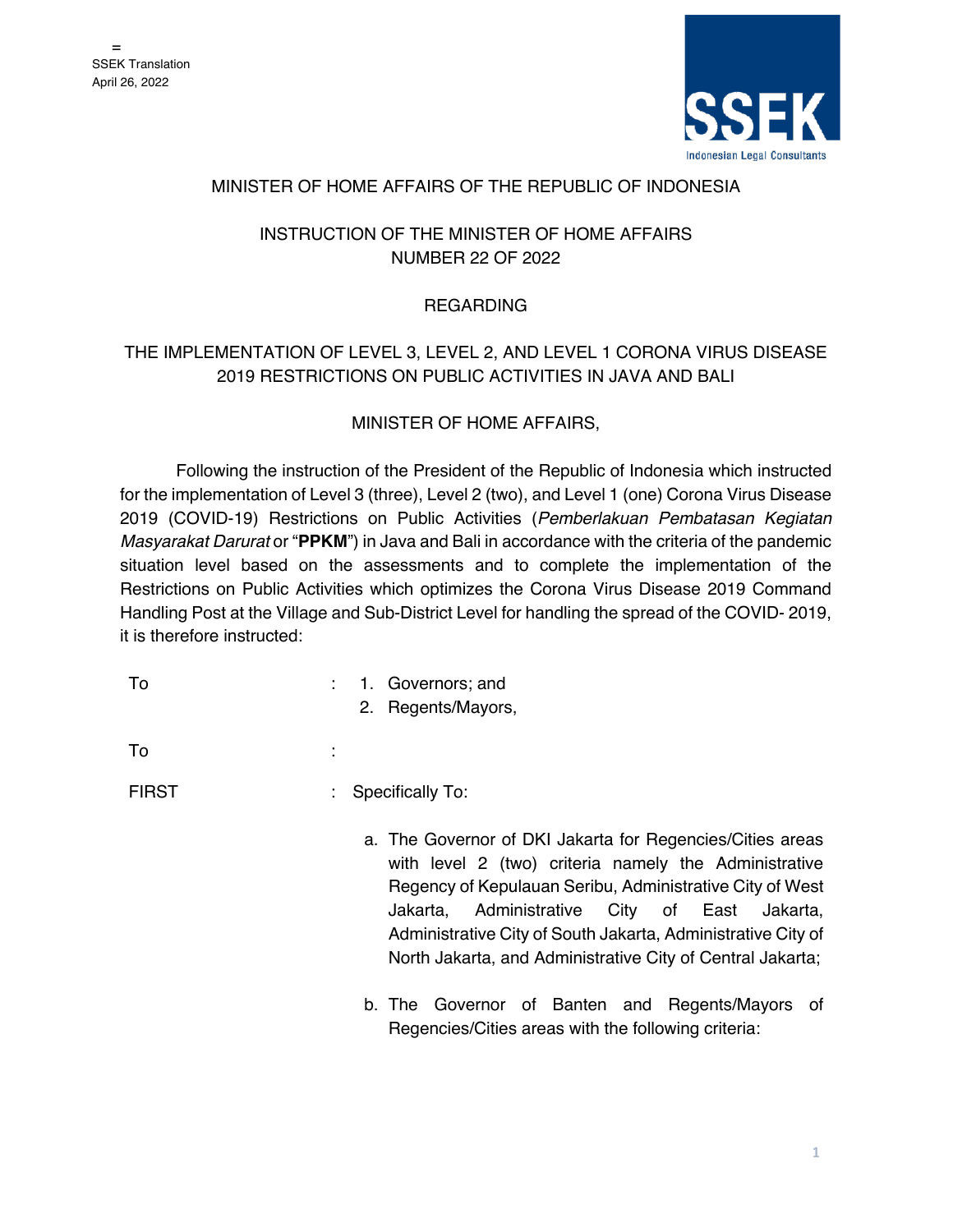

- 1) level 2 (two) criteria namely City of Tangerang, City of Cilegon, Regency of Tangerang, Regency of Serang, Regency of Padeglang, Regency of Lebak, and City of South Tangerang; and
- 2) level 3 (three) namely City of Serang,
- c. The Governor of West Java and Regents/Mayors of Regencies/Cities with the following criteria:
	- 1) level 1 (one) namely Regency of Kuningan, Regency of Sukabumi, Regency of Purwakarta, Regency of Pangandaran, City of Banjar, Regency of Cirebon, Regency of Cianjur, Regency of Ciamis, Regency of Garut; and
	- 2) level 2 (two) namely City of Sukabumi, City of Cirebon, City of Bogor, City of Bekasi, City of Bandung, Regency of Tasikmalaya, Regency of Majalengka, City of Tasikmalaya, City of Depok, City of Cimahi, Regency of Kawarang, Regency of Indramayu, Regency of Bogor, Regency of Bekasi, Regency of West Bandung, Regency of Bandung, Regency of Sumedang, and Regency of Subang,
- d. The Governor of Central Java and Regents/Mayors of Regencies/Cities with the following criteria:
	- 1) level 1 (one) namely City of Tegal, City of Semarang, Regency of Kendal, Regency of Cilacap, Regency of Banyumas, Regency of Semarang, Regency of Blora, and Regency of Demak;
	- 2) level 2 (two) namely Regency of Wonosobo, Regency of Wonogiri, Regency of Temanggung, Regency of Tegal, Regency of Sukoharjo, Regency of Sragen, Regency of Rembang, Regency of Purworejo, Regency of Purbalingga, Regency of Pemalang, Regency of Pati, Regency of Magelang, Regency of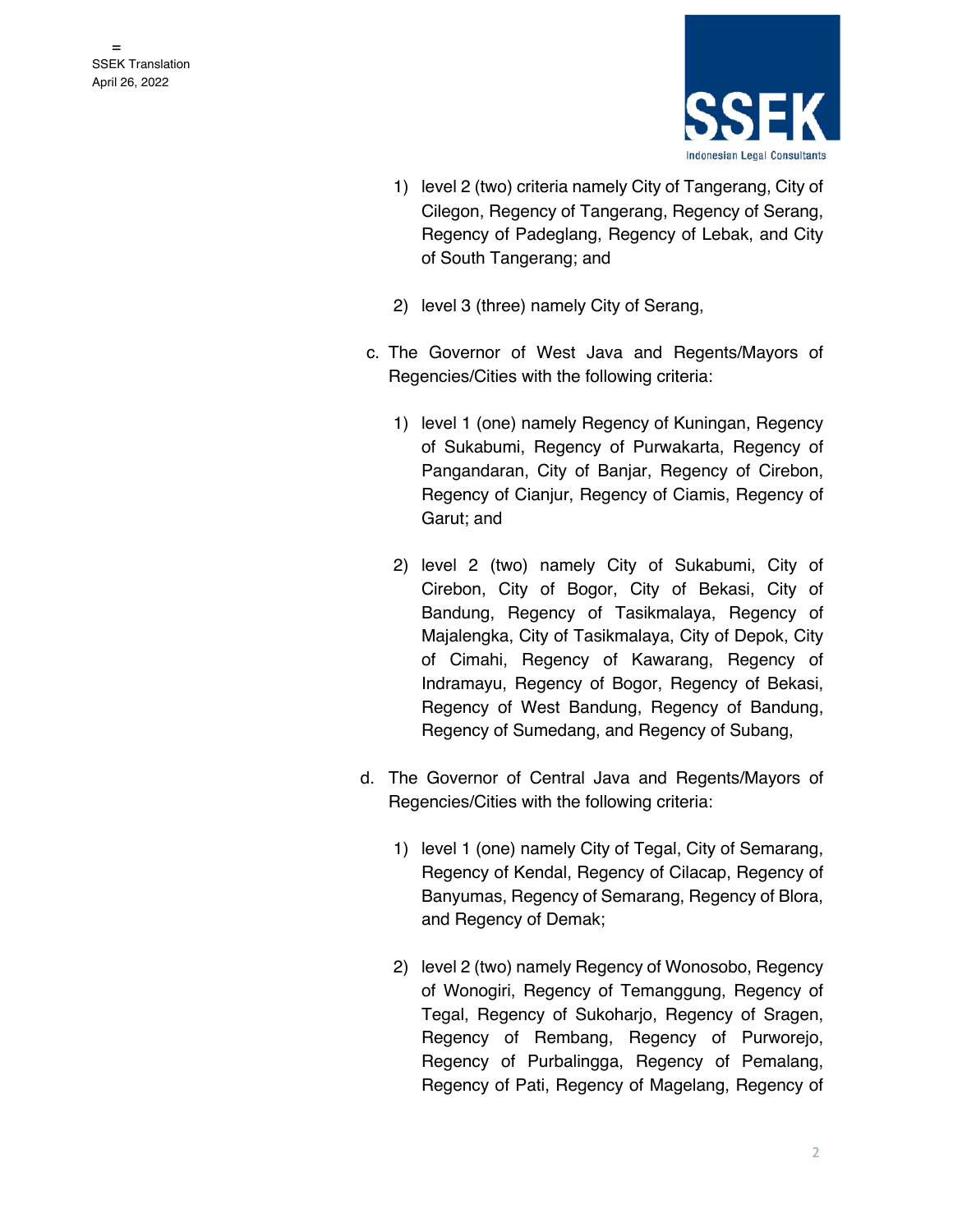

Kudus, City of Surakarta, City of Salatiga, City of Pekalongan, City of Magelang, Regency of Klaten, Regency of Kebumen, Regency of Karanganyar, Regency of Banjarnegara, Regency of Pekalongan, Regency of Jepara, Regency of Grobogan, Regency of Brebes, Regency of Boyolali, and Regency of Batang,

- e. The Governor of the Special Region of Yogyakarta and Regents/Mayors of Regencies/Cities with the level 2 (two) criteria namely, Regency of Sleman, Regency of Bantul, City of Yogyakarta, Regency of Kulonprogo, and Regency of Gunungkidul;
- f. The Governor of East Java and Regents/Mayors for Regencies/Cities with the following criteria:
	- 1) level 1 (one) namely Regency of Sidoarjo, Regency of Ponorogo, Regency of Magetan, City of Surabaya, City of Mojokerto, City of Kediri, City of Blitar, Regency of Tuban, Regency of Mojokerto, Regency of Lamongan, City of Pasuruan, and Regency of Bojonegoro;
	- 2) level 2 (two) namely Regency of Tulungagung, Regency of Trenggalek, Regency of Situbondo, Regency of Pacitan, Regency of Ngawi, Regency of Lumajang, City of Probolinggo, City of Malang, City of Madiun, City of Batu, Regency of Kediri, Regency of Jombang, Regency of Bondowoso, Regency of Blitar, Regency of Banyuwangi, Regency of Sumenep, Regency of Sampang, Regency of Probolinggo, Regency of Pasuruan, Regency of Nganjuk, Regency of Malang, Regency of Jember, Regency of Gresik, Regency of Bangkalan; and
	- 3) level 3 (three) namely Regency of Pamekasan,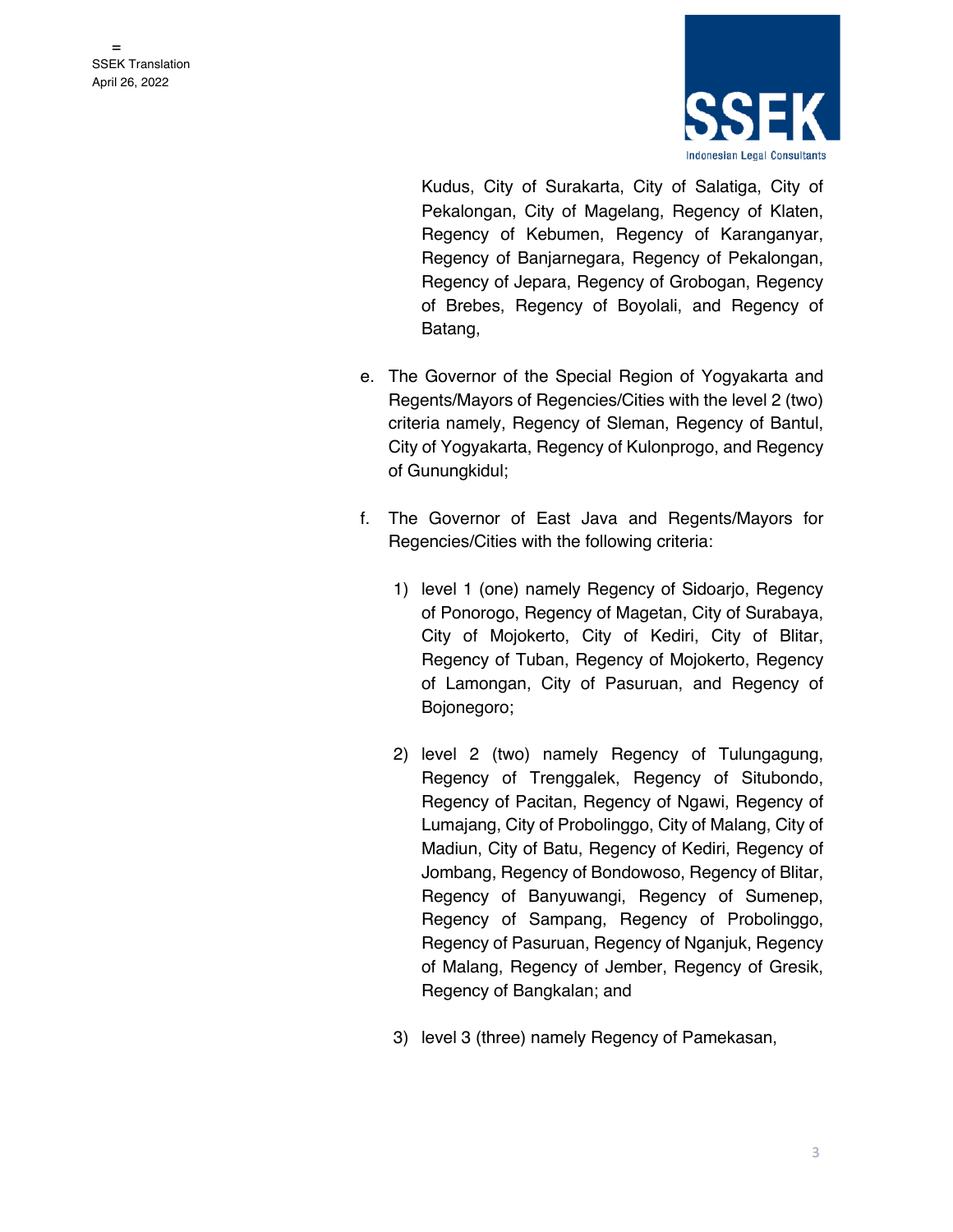

- g. The Governor of Bali and Regents/Mayors for Regencies/Cities with the level 2 (two) criteria namely Regency of Jembrana, Regency of Bangli, Regency of Karangasem, Regency of Badung, Regency of Gianyar, Regency of Klungkung, Regency of Tabanan, Regency of Buleleng, and City of Denpasar.
- SECOND : The regional level stipulation as referred to in the FIRST Dictum shall be guided by the Indicators of Adjustment of Public Health Efforts and Social Restrictions in the Handling the COVID-19 Pandemic (*Indikator Penyesuaian Upaya Kesehatan Masyarakat dan Pembatasan Sosial dalam Penanggulangan Pandemi COVID-19)* stipulated by the Minister of Health and shall be added with indicators of total achievement of vaccination dose 2 (two) and vaccination dose 2 (two) for the elderly of over 60 (sixty) years from the vaccination target with the following conditions:
	- a. decrease in the Regency/City level from level 3 (three) to level 2 (two), with a total achievement of at least 50% (fifty percent) of dose 2 (two) vaccination and achievement of dose 2 (two) for the elderly who are over 60 (sixty) years at least 40% (forty percent); and
	- b. a decrease in the Regency/City level from level 2 (two) to level 1 (one), with a minimum achievement of a minimum dose of 2 (two) vaccination of 70% (seventy percent) and an achievement of a dose of 2 (two) for the elderly who are over 60 (sixty) years at least a minimum of 60% (sixty percent).
- THIRD : The adjustments as referred to in the SECOND Dictum shall also be carried out to:
	- a. agglomeration areas in Jakarta, Bogor, Depok, Tangerang, Bekasi (Jabodetabek), Bandung Raya, Semarang Raya, Solo Raya, Special Region of Yogyakarta, Surabaya Raya, Malang Raya and Bali, where the assessment of the agglomeration area is calculated as one unit and for the assessment of Indicators of Adjustments of Public Health Efforts and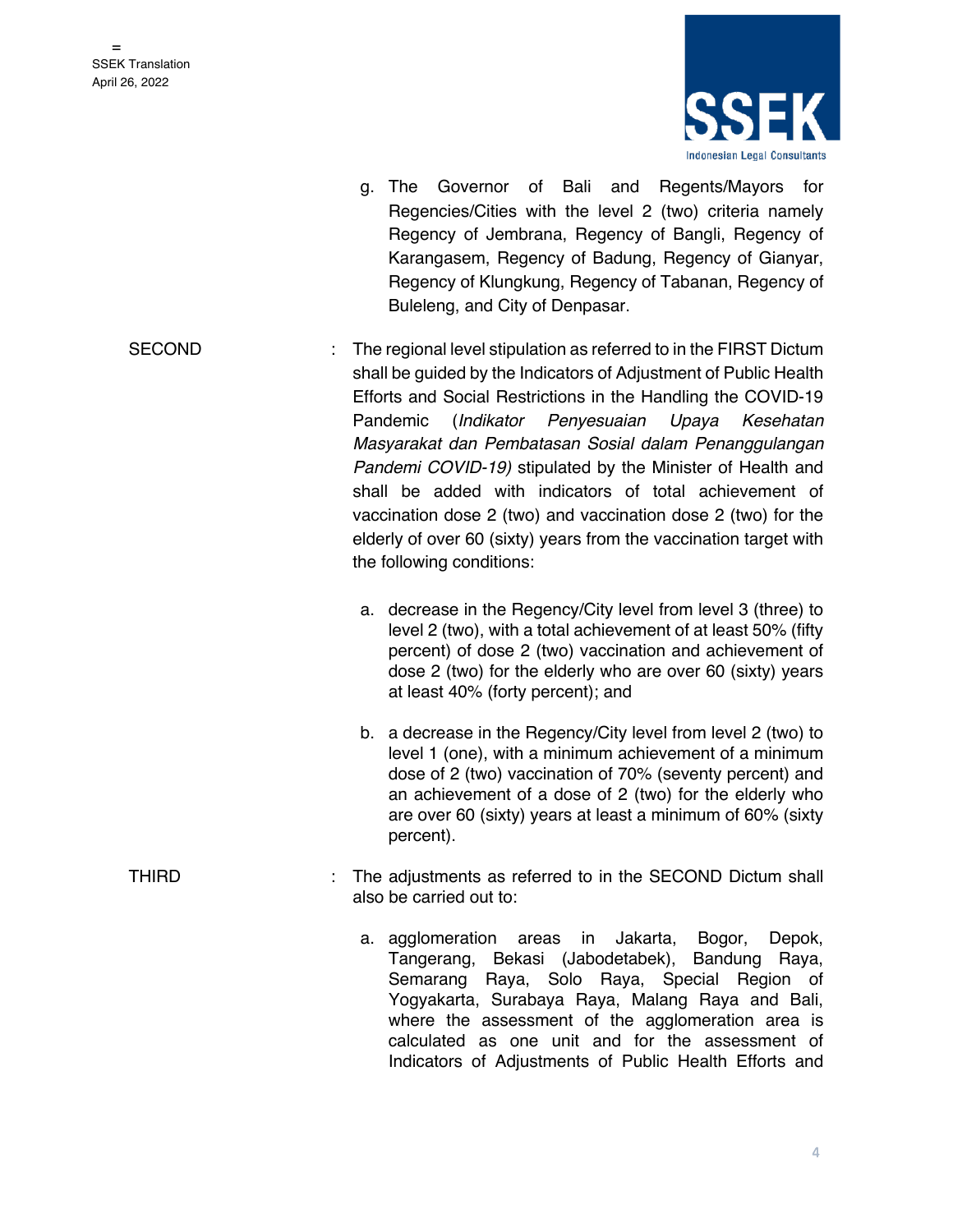

Social Restrictions in Handling the COVID-19 Pandemic determined by the Minister of Health; and

- b. areas that are actively making data corrections, this is conducted in order to encourage Regency/Cities to make improvements of data relating to COVID-19.
- FOURTH : PPKM in Regencies and Cities in Java and Bali with Level 3 (three) criteria as referred to in the FIRST Dictum is carried out by implementing the following activities:
	- a. implementation of learning in education units can be carried out through limited face-to-face learning and/or distance learning based on the Joint Decree of the Minister of Education and Culture, Research and Technology, Minister of Religious Affairs, Minister of Health and Minister of Home Affairs Number 05/KB/2021, Number 1347 of 2021, Number HK.01.08/MENKES/6678/2021, Number 443-5847 of 2021 regarding Guidelines for the Implementation of Learning in the Pandemic Coronavirus Disease 2019 (COVID-19);
	- b. the implementation of activities in the non-essential sector is enforced at a maximum of 50% (fifty percent) of WFO for employees who have been vaccinated and must use the *PeduliLindungi* application at the entrance and exit of the workplace;
	- c. implementation of activities in the sector:
		- 1) essential, such as:
			- a) finance and banking includes only insurance, banks, pawnshops, futures exchanges, pension funds, and financial institutions (which are oriented to physical services with customers);
			- b) capital market (which is oriented towards customer service and the capital market operations are running well);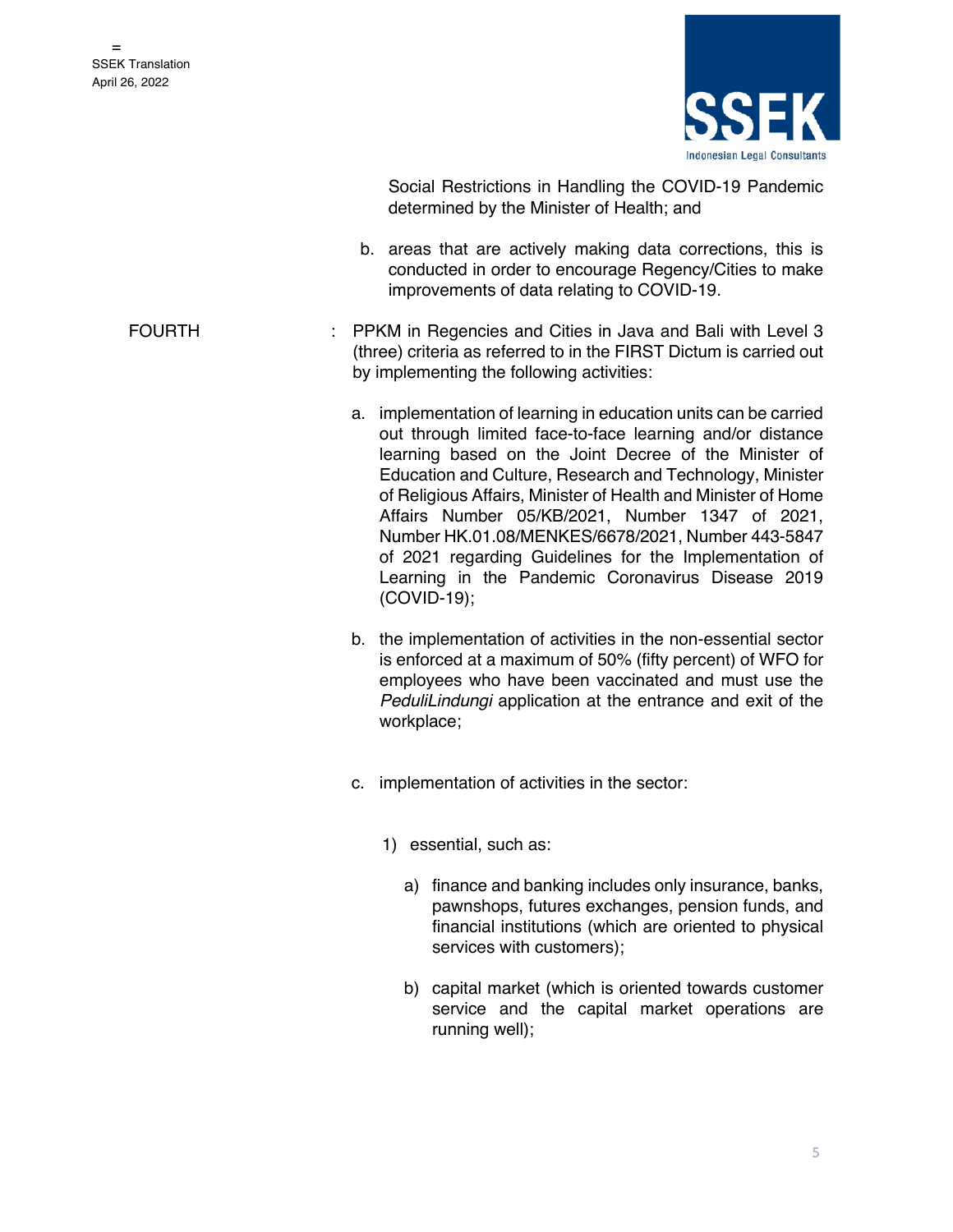

- c) information and communication technology includes cellular operators, data centers, internet, media related to the dissemination of information to the public;
- d) non-quarantine handling hotels; and
- e) export-oriented and supporting industries where the company must present proof of sample documents for Goods Export Notification (*Pemberitahuan Ekspor Barang* or "**PEB**") for the last 12 (twelve) months or other documents indicating export plans and shall have an Industrial Activity Mobility and Operational Permit (*Izin Operasional dan Mobilitas Kegiatan Industri* or "**IOMKI**"), with due observance of technical arrangements from the Ministry of Industry,

- a) for letter a) may operate with a maximum capacity of 50% (fifty percent) staff for locations related to services to the public, as well as 25% (twenty-five percent) for office administration services for operational support;
- b) for letter b) to letter c) may operate with a maximum capacity of 50% (fifty percent) staff;
- c) for letter d):
	- (1) required to use the *PeduliLindungi* application to screen all employees and visitors and only visitors with the Green categories in the *PeduliLindungi* application may enter unless unvaccinated due to health reasons;
	- (2) maximum capacity of 50% (fifty percent);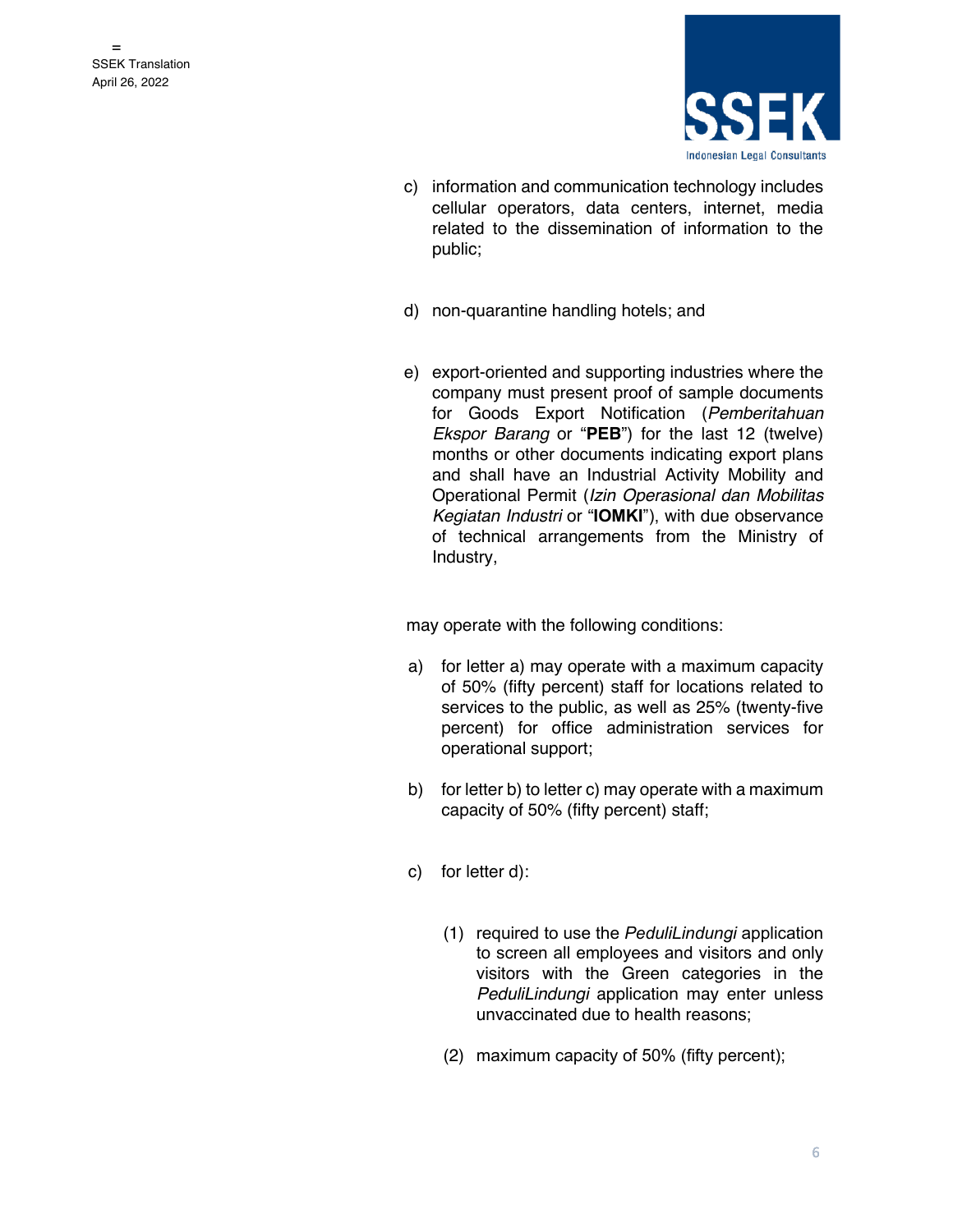

- (3) fitness center/gym, gathering room facilities/conference room/meeting rooms, and large-capacity meeting rooms/ballrooms are allowed to operate using the *PeduliLindungi* application and a maximum capacity of 50% (fifty percent), as well as the provision of food and beverages at gathering room facilities/conference room/meeting rooms and large-capacity meeting rooms/ballrooms must be served in a box and no buffet; and
- (4) children under 12 (twelve) years of age are required to show a negative result of Antigen (H-1)/PCR (H-2),
- d) for letter e):
	- 1) may only operate by shift arrangement with a maximum capacity of 75% (seventy five percent) staff for each shift only in production facilities/factories;
	- 2) 25% (twenty-five percent) for office administration services for operational support;
	- 3) number (1) (one) and number (2) (two) are carried out by applying health protocols;
	- 4) required to use the *PeduliLindungi* application for entry and exit arrangements; and
	- 5) non-concurrent employee meals,
- 2) essential in the government sector follows the technical provisions issued by the Ministry of Empowerment of State Apparatus and Bureaucratic Reform;
- 3) critical such as:
	- a) health;
	- b) security and order;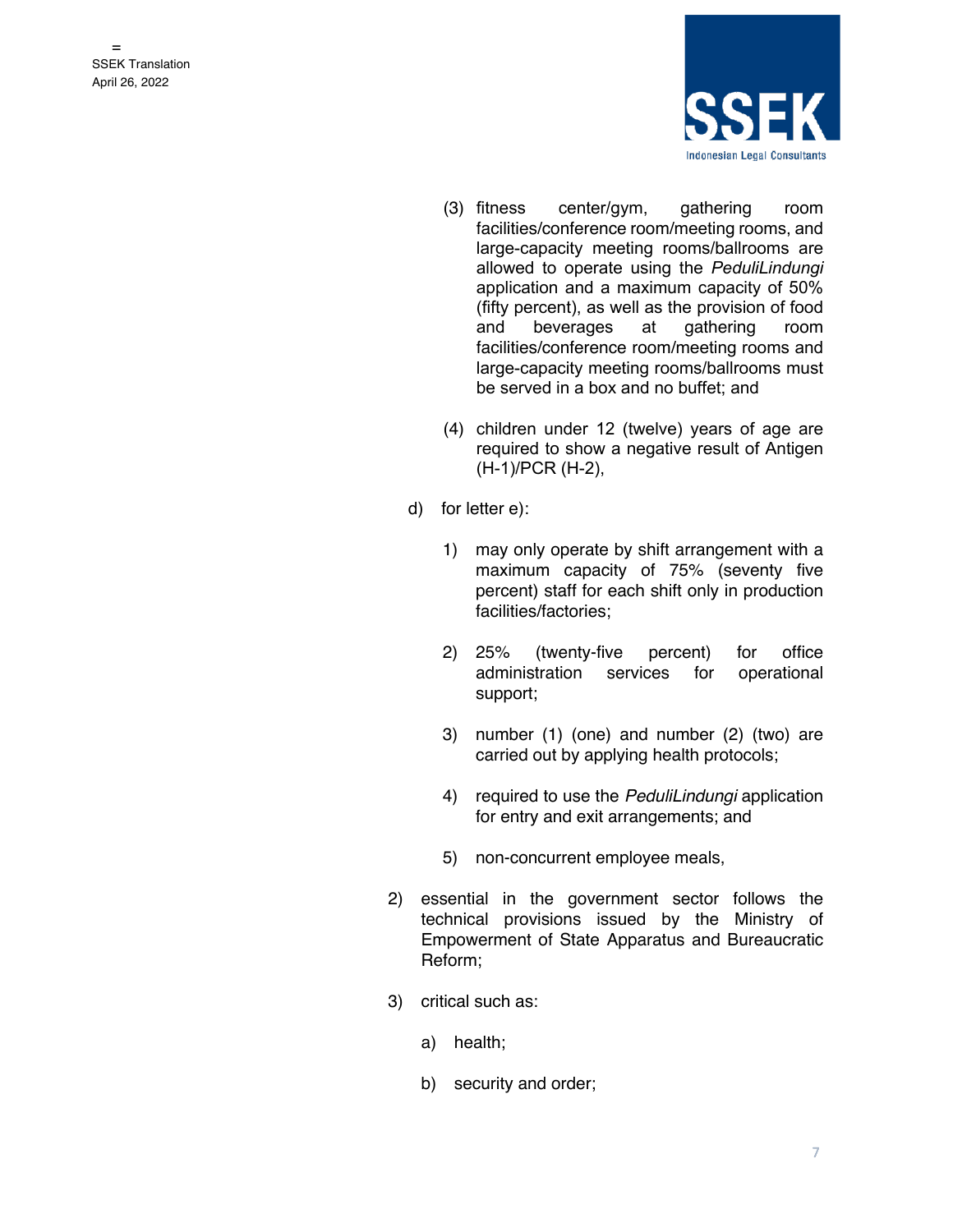

- c) disaster management;
- d) energy;
- e) logistics, post, transportation, and distribution especially for the public's basic needs;
- f) food and beverage industry and its support, including for livestock and pets;
- g) fertilizer and petrochemicals;
- h) cement and building materials;
- i) national vital objects;
- j) national strategic projects;
- k) construction (public infrastructure including telecommunication and broadcasting infrastructure);
- l) basic utilities (electricity, water, and waste management),

- a) for letter a) may operate with 100% (one hundred percent) staff without any exceptions, including the Integrated Service Post (*Posyandu*) as part of the effort to provide essential health services to the community to operate 100% (one hundred percent) without any exceptions;
- b) for letter b) may operate with 100% (one hundred percent) staff without any exceptions;
- c) for letter c) to letter l) may operate with 100% (one hundred percent) staff, only in production/construction/service facilities to the public and for office administration services to support operations, a maximum of 25% (twentyfive percent) staff shall be enforced;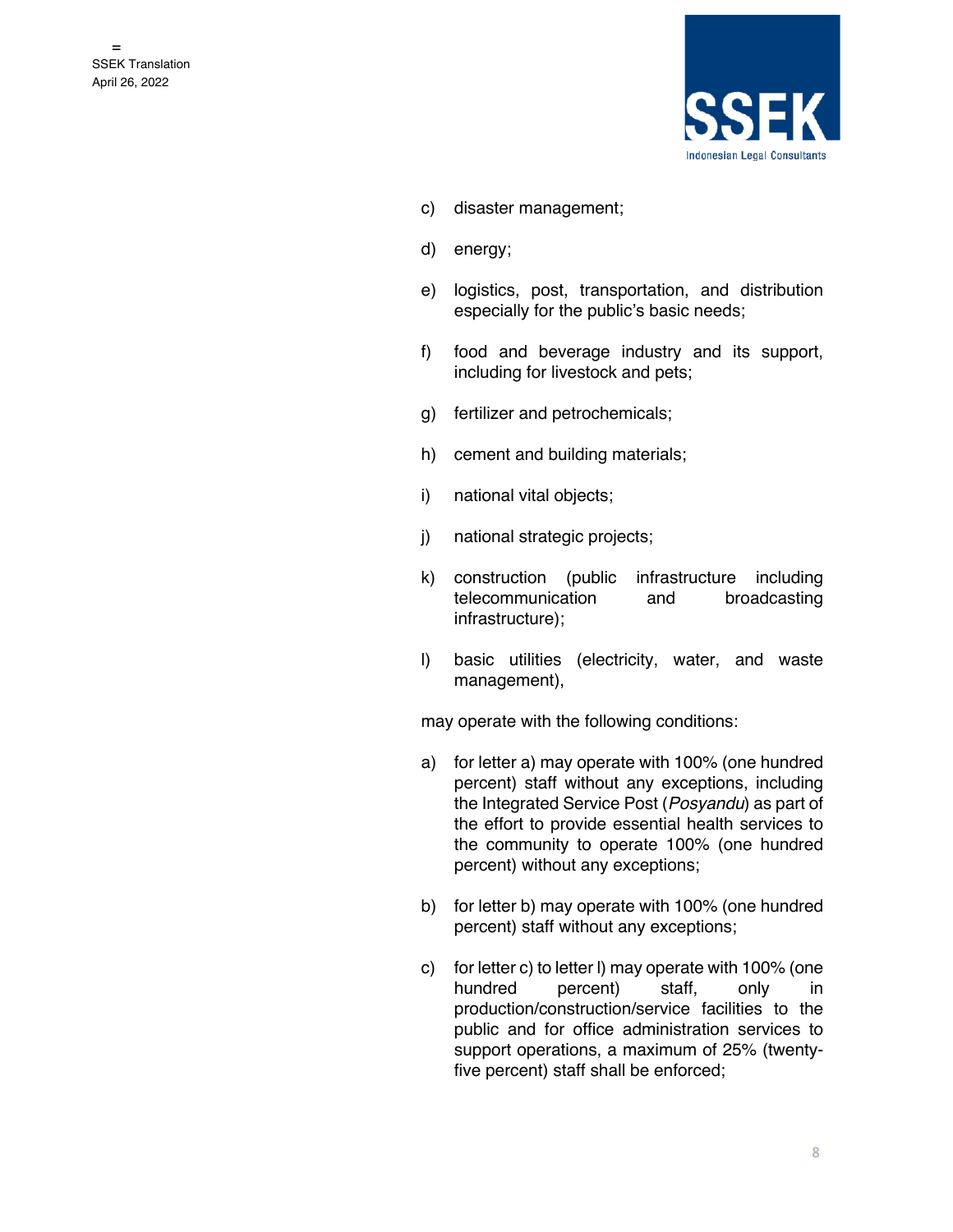

- d) companies included in the sectors contained in letter d),  $e$ ,  $f$ ,  $g$ ,  $h$ ,  $k$ ,  $h$ ,  $h$ ,  $h$ ,  $h$  and  $h$  must use the *PeduliLindungi* application to screen all employees and visitors who enter the production/construction/service facilities and office administration areas; and
- e) companies that are included in the sector contained in letter c must obtain a recommendation from the technical ministry of sector development before being able to gain access to use the *PeduliLindungi* application,
- 4) for supermarkets, hypermarkets, traditional markets, grocery stores and convenient stores that sell daily necessities, operating hours are limited to 21.00 local time with a visitor capacity of 60% (sixty percent);
- 5) for supermarkets and hypermarkets must use the *PeduliLindungi* application which has been started since September 14, 2021 and only visitors with Green categories in the *PeduliLindungi* application may enter unless unvaccinated due to health reasons; and
- 6) for pharmacies and drug stores are allowed to open for 24 (twenty-four) hours,
- d. community markets (pasar rakyat) that sells non-daily necessities may operate with a maximum capacity of 60% (sixty percent) with operating hours until 20.00 local time;
- e. street vendors, convenience stores, voucher agents/outlets, barbershops, laundry, hawkers, small repair shops, vehicle washes, and others with its kind are allowed to open with strict health protocols until 21.00 local time with technical arrangements regulated by the Regional Government;
- f. the implementation of dining/drinking activities in public places:
	- 1) food stalls/*warteg*, street vendors, hawker stalls, and its kind are allowed to open with strict health protocols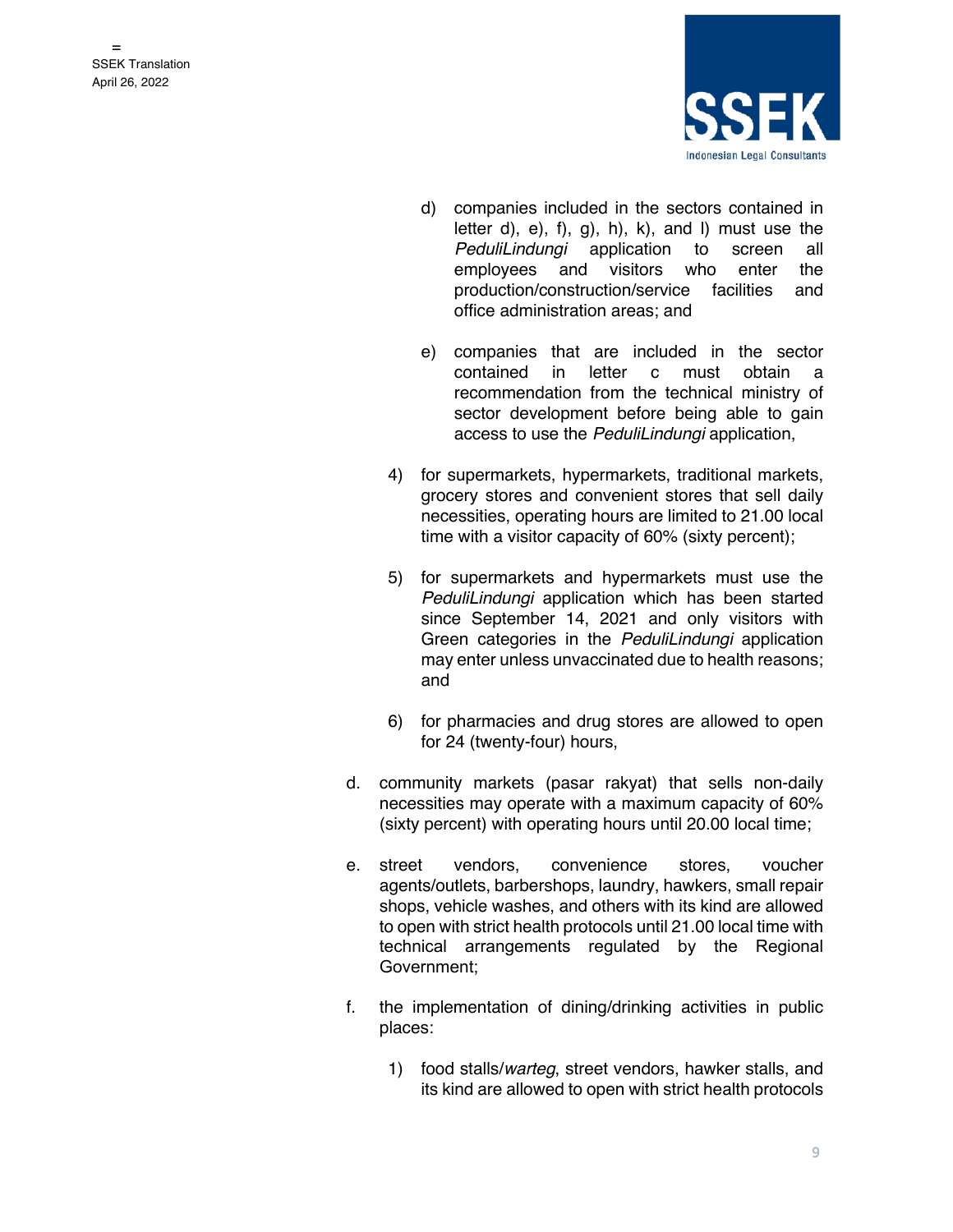

until 21.00 local time with a maximum of 60% (sixty percent) of maximum capacity of visitors and a maximum of 60 (sixty) minutes of mealtime;

- 2) restaurants/diners, cafes located in closed buildings/shops or open areas, both those located in separate locations and those located in shopping centers/malls, may open with the following conditions:
	- a) with strict health protocols until 21.00 local time;
	- b) with a maximum capacity of 60% (sixty percent);
	- c) maximum 2 (two) people per table;
	- d) maximum mealtime is 60 (sixty) minutes;
	- e) required to use the *PeduliLindungi* application to screen all visitors and employees and only visitors with Green categories in the *PeduliLindungi* application may enter unless unvaccinated due to health reasons,
- 3) restaurants/diners, cafes with operating hours starting at night can operate with the following conditions:
	- a) with strict health protocols and operating hours from 18.00 to a maximum of 00.00 local time;
	- b) with a maximum capacity of 25% (twenty-five percent);
	- c) maximum 2 (two) people per table;
	- d) maximum mealtime is 60 (sixty) minutes; and
	- e) required to use the *PeduliLindungi* application to screen all visitors and employees and only visitors with Green categories in the *PeduliLindungi* application may enter unless unvaccinated due to health reasons,
- 4) technical arrangements for numbers 1) to 3) shall be regulated by the Regional Government,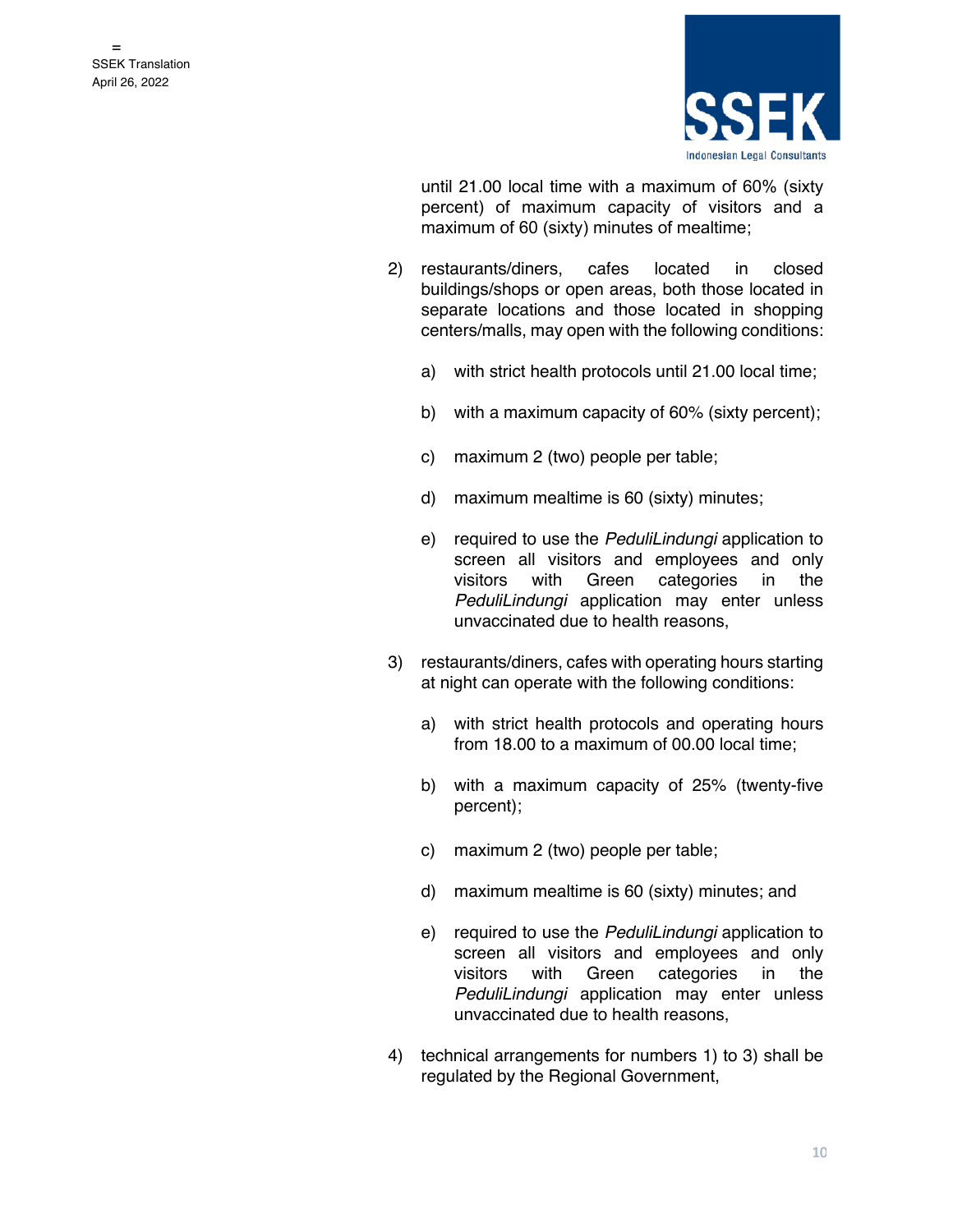

- g. activities at shopping centers/malls/trade centers may open with the following conditions:
	- 1) maximum capacity of 60% (sixty percent) until 21.00 local time with the following conditions by paying attention to the provisions in letter c.4) and letter f.2) and conducted by implementing health protocol regulated by the Ministry of Trade;
	- 2) required to use the *PeduliLindungi* application to screen all related shopping centers/malls/trade centers visitors and employees and only visitors with Green categories in the *PeduliLindungi* application may enter unless unvaccinated due to health reasons;
	- 3) children under 12 (twelve) years old are required to be accompanied by their parents. Specifically children age 6 (six) years old to 12 (twelve) years old shall show evidence of vaccination of at least the first dose;
	- 4) children's playgrounds and entertainment venues in shopping centers/malls/trade centers may open with maximum capacity of 50% (fifty percent) on the condition that any evidence of complete vaccination is shown specifically for any children age 6 (six) to 12 (twelve) years old may enter;
- h. Cinemas may operate under the following conditions:
	- 1) required to use the *PeduliLindungi* application to screen all visitors and employees;
	- 2) maximum capacity of 50% (fifty percent) and only visitors with the Green categories in the *PeduliLindungi* application may enter unless they are unvaccinated due to health reasons;
	- 3) children under 12 (twelve) years old are required to be accompanied by their parents. Specifically children age 6 (six) years old to 12 (twelve) years old shall show evidence of vaccination of at least the first dose;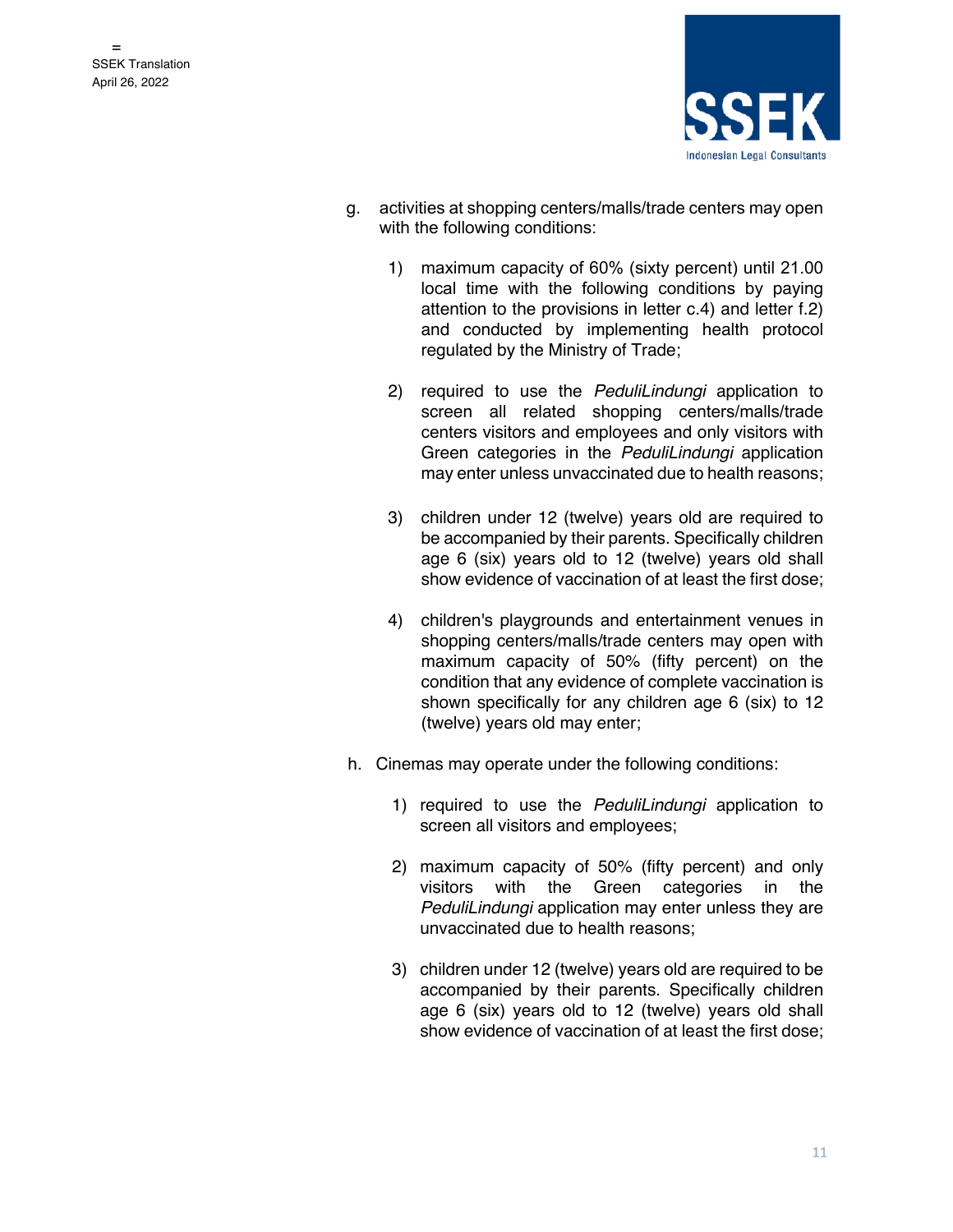

- 4) restaurants/diners and cafes within the cinema area are permitted to receive dine-in with a maximum capacity of 50% (fifty percent) and a maximum mealtime of 60 (sixty) minutes; and
- 5) following the health protocols regulated by the Ministry of Tourism and Creative Economy and the Ministry of Health,
- i. implementation of construction activities for public infrastructure (construction sites and project sites) operates 100% (one hundred percent) and non-public infrastructure construction is permitted with a maximum amount of workers of 50% (fifty percent) from the maximum capacity by implementing stricter health protocol;
- j. places of worship (Mosques, Prayer Rooms, Churches, Temples (*Pura*), Viharas and Temples (*Klenteng*) as well as other public places that function as places of worship), may hold congregational worship/religious activities during the implementation period of PPKM Level 3 (three) with a maximum capacity of 50% (fifty percent) by implementing more stricter health protocols and paying attention to technical provisions from the Ministry of Religious Affairs;
- k. public facilities (public areas, public parks, public tourist attractions and other public areas) are permitted to open with a maximum capacity of 50% (fifty percent) with the following conditions:
	- 1) following the health protocol regulated by the Ministry of Tourism and Creative Economy, and the Ministry of Health;
	- 2) required to wear masks and use the *PeduliLindungi* application to screen all visitors and employees and only visitors with Green categories in the *PeduliLindungi* application may enter unless unvaccinated due to health reasons; and
	- 3) children under 12 (twelve) years old are required to be accompanied by their parents. Specifically children age 6 (six) years old to 12 (twelve) years old shall show evidence of vaccination of at least the first dose,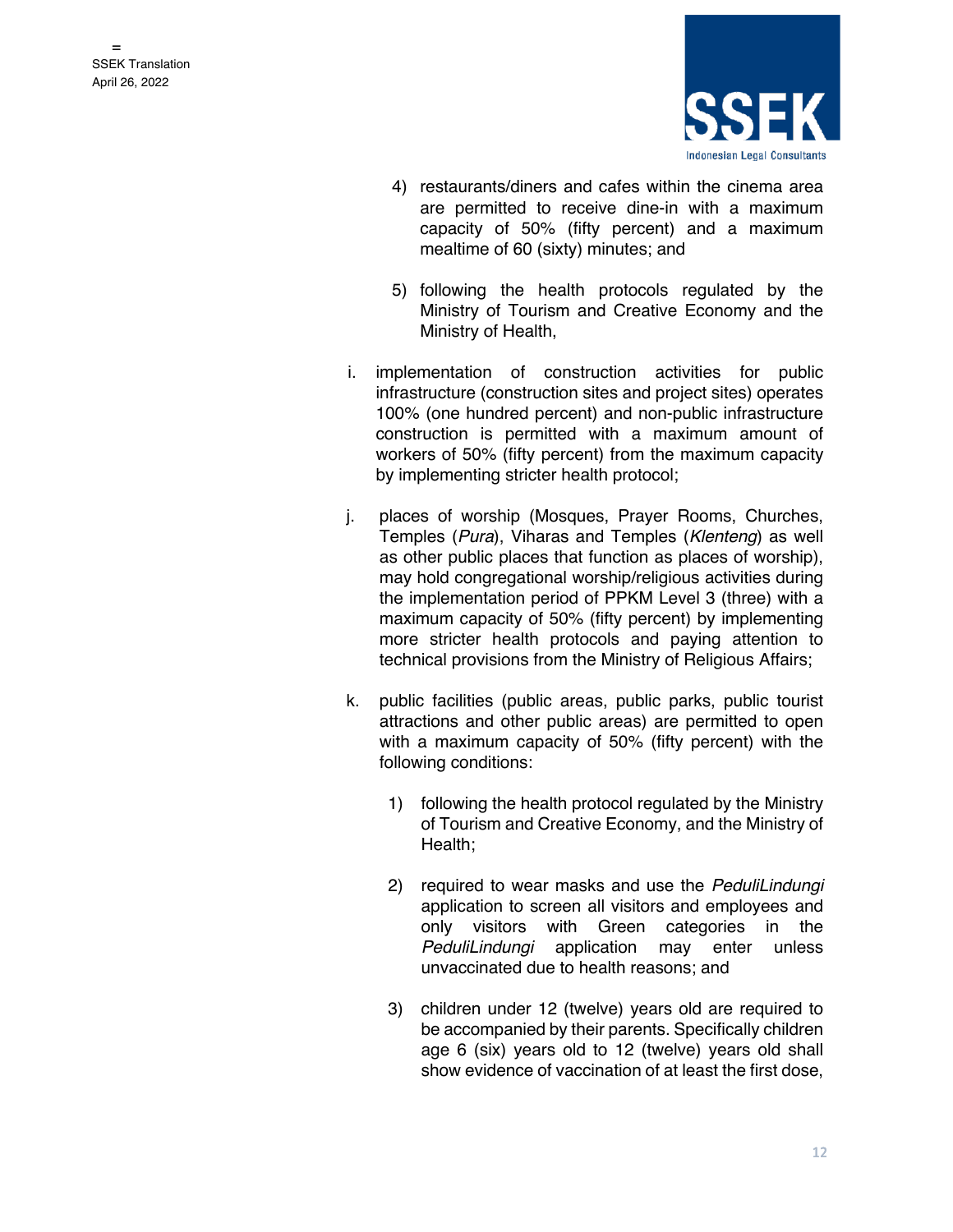

- l. arts, cultural, sports and social activities (locations of arts, culture, sports facilities and social activities that may cause crowds and masses) are allowed to open with a maximum capacity of 50% (fifty percent), by implementing stricter health protocols and must use the *PeduliLindungi* application and only visitors with Green categories in the *PeduliLindungi* application may enter unless unvaccinated due to health reasons;
- m. activities in fitness center/gym are allowed to open with a maximum capacity of 50% (fifty percent) by implementing stricter health protocols and must use the *PeduliLindungi* application and only visitors with Green categories in the *PeduliLindungi* application may enter unless unvaccinated due to health reasons;
- n. public transportation (public transportation, mass transportation, taxis (conventional and online) and rental vehicles) is enforced with a maximum capacity setting of 70% (seventy percent) and 100% (one hundred percent) for aircrafts by implementing stricter health protocols;
- o. the implementation of wedding reception may be held with a maximum of 25% (twenty-five percent) of the room's capacity and by not providing food at the location with implementing stricter health protocols;
- p. requirements for domestic travel using private cars, motorbikes and long-distance public transportation (airplanes, buses, ships, and trains) are in accordance with the provisions stipulated by the National COVID-19 Handling Task Force;
- q. continue to wear a mask correctly and consistently when carrying out activities outside the home and it is not permitted to use a face shield without using a mask; and
- r. the implementation of Micro PPKM at Red Zone RT/RW shall be enforced by activating the Command Posts at every level by looking at the zoning criteria for regional control.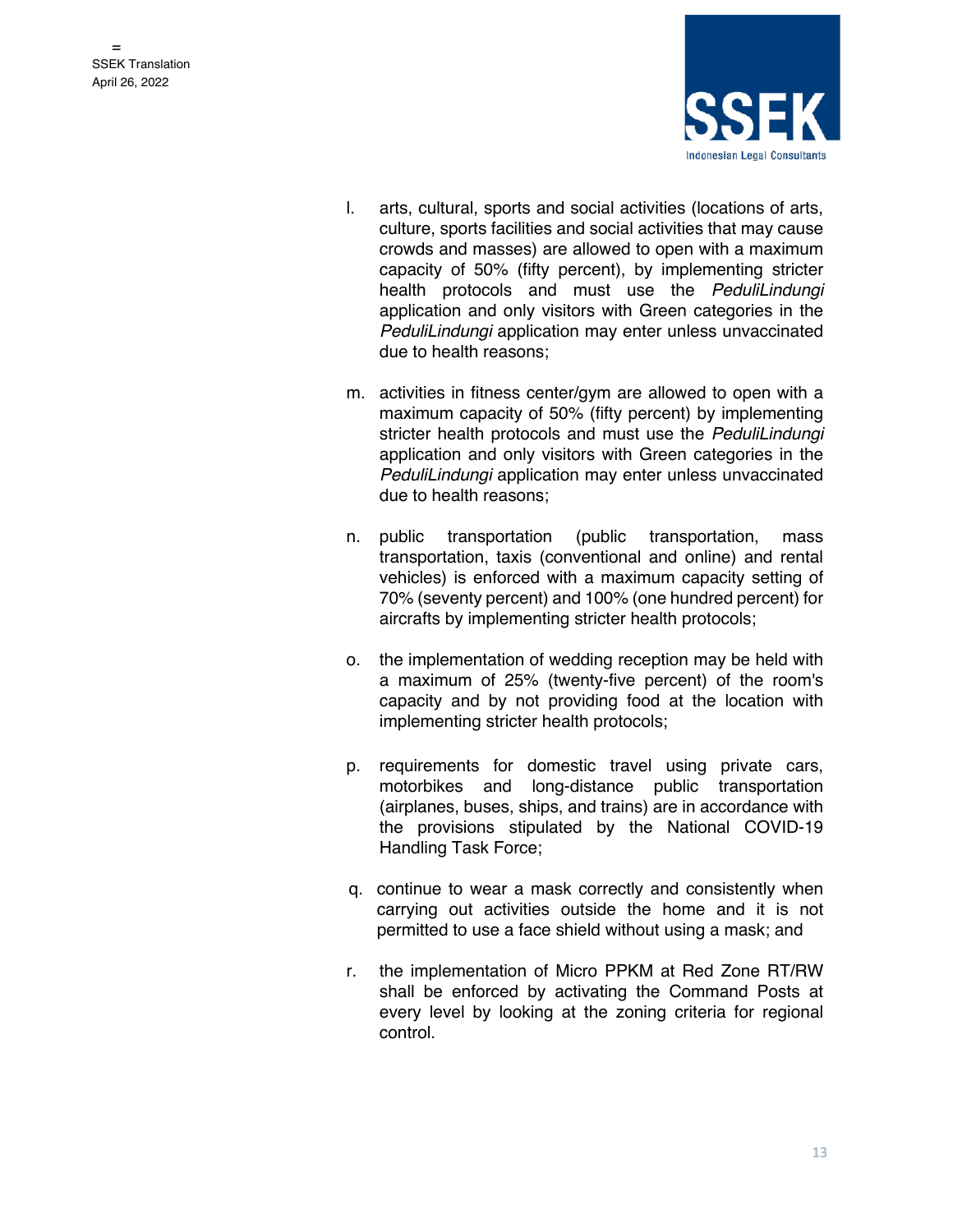

- FIFTH : PPKM for Regencies and Cities in Java and Bali with a Level 2 (two) criteria as referred to in the FIRST Dictum shall be carried out by implementing the following activities:
	- a. the implementation of learning may be carried out through limited face-to-face learning and/or distance learning based on the Joint Decree of the Minister of Education and Culture, Research and Technology, Minister of Religious Affairs, Minister of Health and Minister of Home Affairs Number 05/KB/2021, Number 1347 of 2021, Number HK.01.08/ MENKES/ 6678/ 2021, Number 443-5847 of 2021 regarding Guidelines for the Implementation of Learning in the Coronavirus Disease 2019 (COVID-19) Pandemic;
	- b. the implementation of activities in the non-essential sector is enforced at a maximum of 75% (seventy five percent) WFO for employees who have been vaccinated and are required to use the *PeduliLindungi* application at the entrance and exit of the workplace;
	- c. the implementation of activities in the following sectors:
		- 1) essential such as:
			- a) finance and banking, only includes insurance, banks, pawnshops, futures exchanges, pension funds, and financial institutions (oriented to physical services with the customers);
			- b) capital market (service-oriented to customers and proper functioning of capital market operations);
			- c) information and communication technology includes cellular operators, data centers, internet, media related to the dissemination of information to the public;
			- d) non-quarantine handling hotels; and
			- e) export-oriented and supporting industries where the company must present proof of PEB for the last 12 (twelve) months or other documents indicating export plans and shall have IOMKI,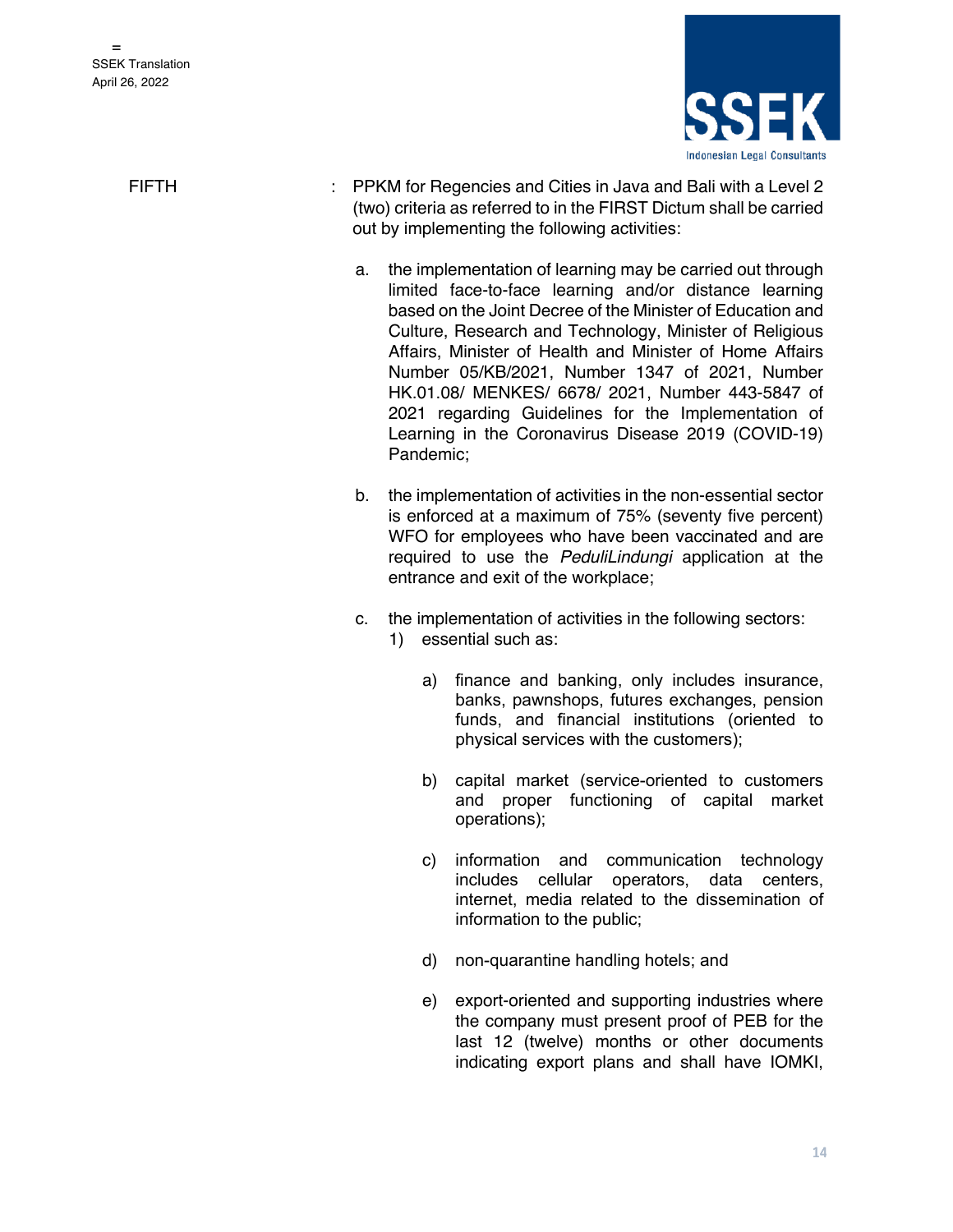

with due observance of technical arrangements from the Ministry of Industry,

- a) for letter a) may operate with a maximum capacity of 75% (seventy five percent) staff for locations related to services to the public, and 50% (fifty percent) for office administration services to support operations;
- b) for letter b) to letter c) may operate with a maximum capacity of 75% (seventy five percent) staff;
- c) for letter d):
	- (1) obliged to use the *PeduliLindungi* application to screen all employees and visitors with the Green category in the *PeduliLindungi* application may enter unless they cannot be vaccinated due to health reasons;
	- (2) maximum capacity of 75% (seventy five percent);
	- (3) fitness centers/gym facilities, meeting rooms, and large-capacity meeting rooms/ballrooms are allowed to open with using the *PeduliLindungi* application and has a maximum capacity of 75% (seventy five percent), and the provision of food and beverages at the meeting room facilities and meeting room with large capacity/ballroom shall be served in a box and no buffet; and
	- (4) children under the age of 12 (twelve) years must show a negative result of Antigen (H-1)/PCR (H-2),
- d) for letter e):
	- (1) can only operate with a shift arrangement with a maximum capacity of 75% (seventy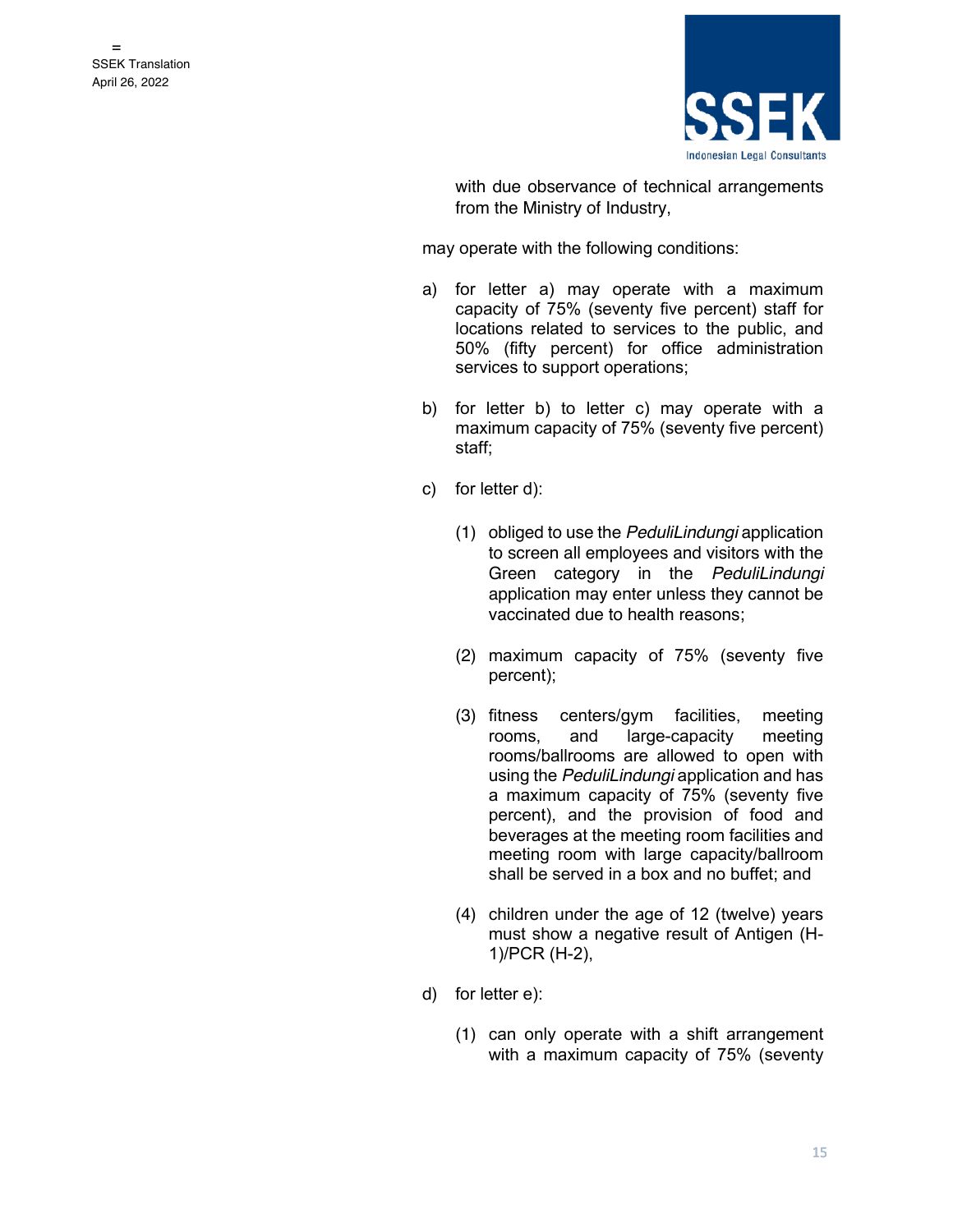

five percent) of staff for each shift only in production facilities/factories;

- (2) 50% (fifty percent) for office administration services to support operations;
- (3) number (1) (one) and number (2) (two) are carried out by applying Health protocols;
- (4) must use the *PeduliLindungi* application for entry and exit arrangements; and
- (5) non-concurrent employee meals,
- 2) essential in the government sector follows the technical provisions issued by the Ministry of Empowerment of State Apparatus and Bureaucratic Reform.
- 3) critical such as:
	- a) health;
	- b) security and order;
	- c) disaster management;
	- d) energy;
	- e) logistics, post, transportation, and distribution especially for the public's basic needs;
	- f) food and beverage industry and its support, including for livestock and pets;
	- g) fertilizer and petrochemicals;
	- h) cement and building materials;
	- i) national vital objects;
	- j) national strategic projects;
	- k) construction (public infrastructure including telecommunications and broadcasting infrastructure); and
	- l) basic utilities (electricity, water, and waste management),

may operate with the following conditions:

a) for letter a) may operate with 100% (one hundred percent) staff without any exceptions including the Integrated Service Post (*Posyandu*) as part of the effort to provide essential health services to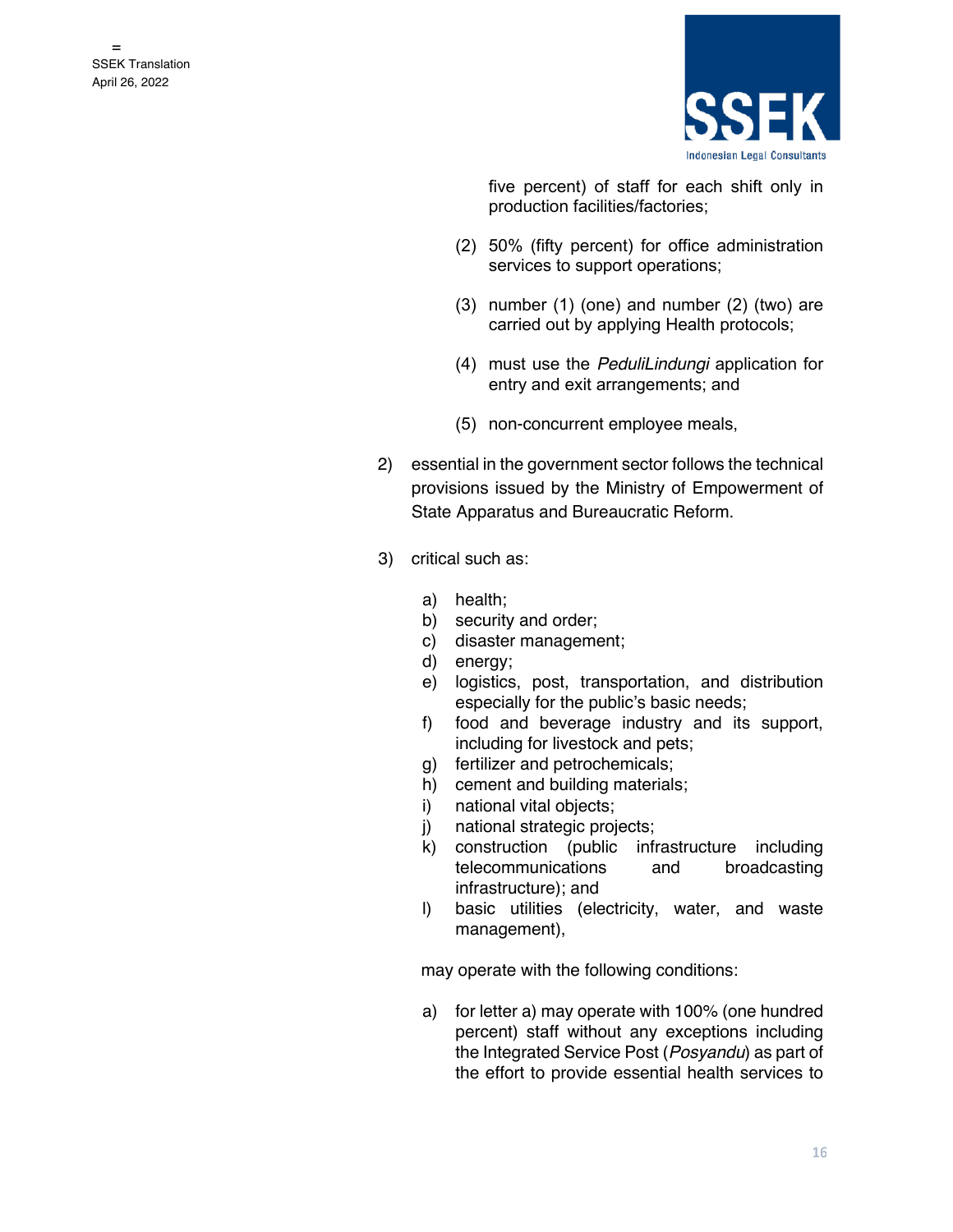

the community so that they operate 100% (one hundred percent) without any exceptions;

- b) for letter b) can operate 100% (one hundred percent) of the staff without any exceptions;
- c) for letter c) to letter l) may operate with 100% (one hundred percent) of maximum staff, only in production/construction/service facilities to the public and for office administration services to support operations, a maximum of 50% (fifty percent) staff is applied;
- d) companies included in the sectors contained in letters  $d$ ,  $e$ ,  $f$ ,  $g$ ,  $h$ ,  $k$ ,  $h$ ,  $e$ ,  $h$  and  $h$  are required to use the *PeduliLindungi* application which has started since September 7, 2021 to screen all employees and visitors who enter the production/construction/service facilities and office administration areas; and
- e) companies that are included in the sector contained in letter c are required to obtain a recommendation from the technical ministry of their sector development before being able to gain access to use the *PeduliLindungi* application,
- 4) for supermarkets, hypermarkets, traditional markets, grocery stores and convenience stores selling daily necessities, operating hours are limited to 22.00 local time with a visitor capacity of 75% (seventy five percent);
- 5) for supermarkets and hypermarkets are required to use the *PeduliLindungi* application starting from September 14, 2021 and only visitors with the Green category in the *PeduliLindungi* application may enter unless they cannot be vaccinated for health reasons; and
- 6) for pharmacies and drug stores may be open for 24 (twenty-four) hours,
- d. community market (*pasar rakyat*) that sells non-daily necessities may operate with a maximum capacity of 75% (seventy five percent) and operating hours of up to 22.00 local time;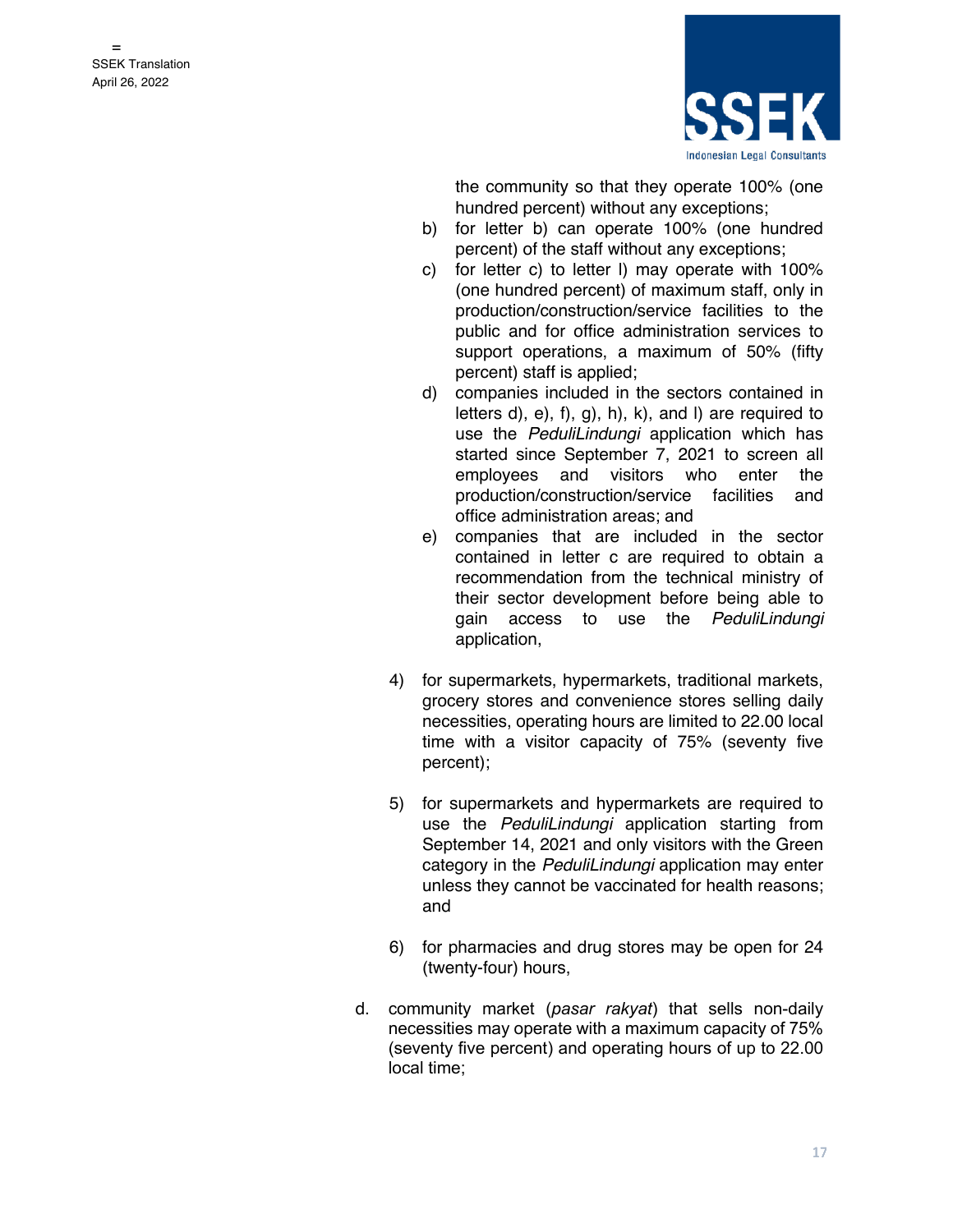

- e. street vendors, grocery stores, voucher agents/outlets, barbershops, laundry, hawkers, small repair shops, vehicle washes, and others with its kind are allowed to open with strict Health protocols for up to 22.00 local time whose technical arrangements are regulated by the Regional Government;
- f. the implementation of dining/drinking activities in public places:
	- 1) food stalls/*warteg*, street vendors, hawker stalls and its kind are allowed to open with strict health protocols until 22.00 local time with a maximum of 75% (seventy-five percent) visitors and a mealtime of 60 (sixty) minutes which technical arrangements are regulated by the Regional Government;
	- 2) restaurants/diners, cafes located in closed buildings/shops or open areas, both those located in separate locations and located in shopping centers/malls, are permitted to open with the following conditions:
		- a) with strict health protocols until 22.00 local time;
		- b) with a maximum capacity of 75% (seventy five percent);
		- c) maximum mealtime of 60 (sixty) minutes; and
		- d) required to use the *PeduliLindungi* application to screen all visitors and employees, and only visitors with the Green category in the *PeduliLindungi* application may enter unless they cannot be vaccinated for health reasons,
	- 3) restaurants/diners, cafes with operating hours starting at night may operate with the following conditions:
		- a) with strict health protocols and operating hours from 18.00 to a maximum of 00.00 local time;
		- b) with a maximum capacity of 50% (fifty percent);
		- c) maximum mealtime of 60 (sixty) minutes; and
		- d) required to use the *PeduliLindungi* application to screen all visitors and employees, and only visitors with the Green category in the *PeduliLindungi* application may enter unless they cannot be vaccinated for health reasons,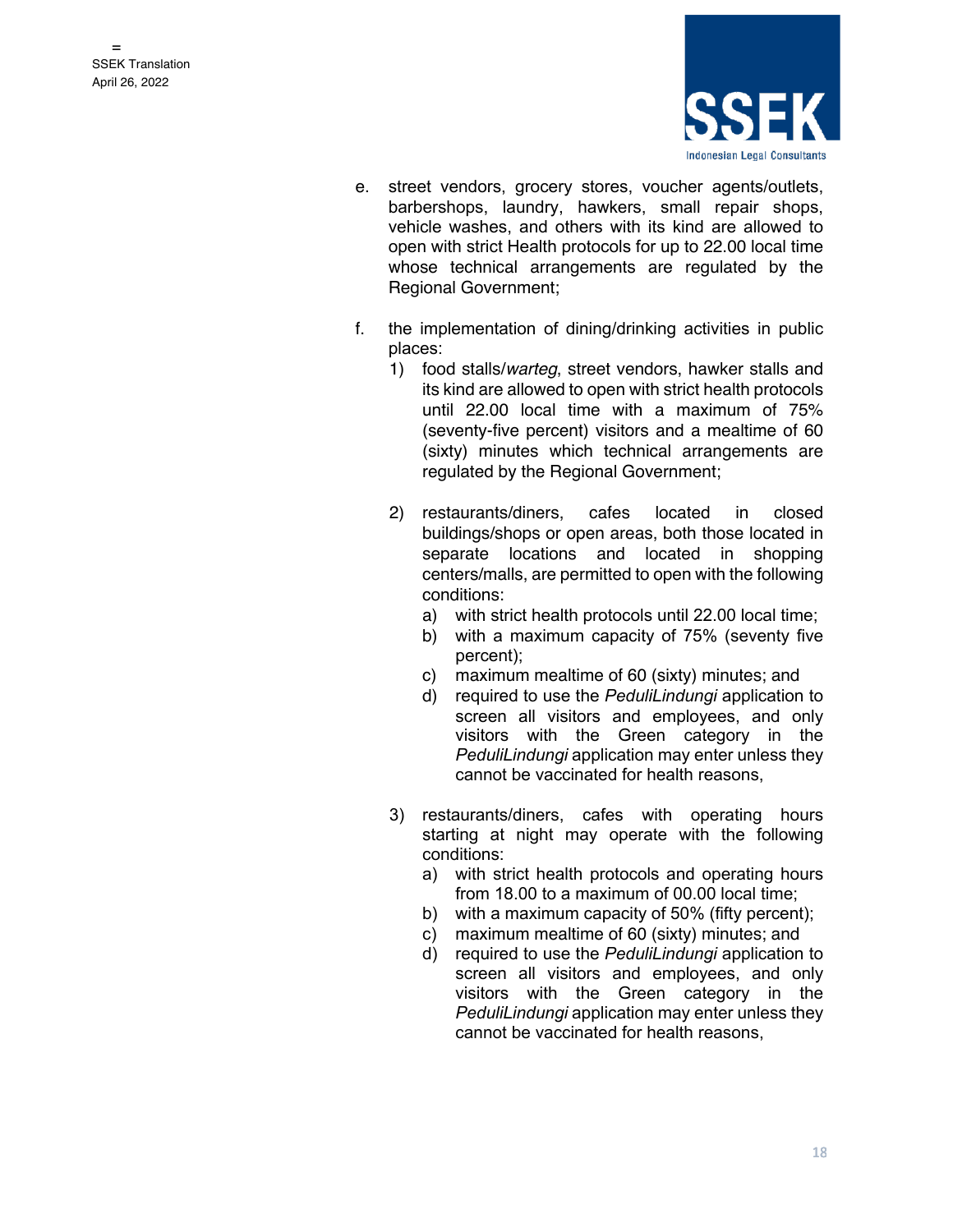

- 4) technical arrangements for number 1) to number 3) are regulated by the Regional Government,
- g. activities at shopping centers/malls/trade centers are opened with a maximum capacity of 75% (seventy five percent) until 22.00 local time with the following conditions:
	- 1) with due observance to the provisions in letter c.4) and letter f.2);
	- 2) children under 12 (twelve) years old are allowed to enter and must be accompanied by their parents. Specifically for children aged 6 (six) years up to 12 (twelve) years old, they are required to show proof of vaccination of at least the first dose;
	- 3) children's playgrounds and entertainment venues in shopping centers/malls/trade centers are opened provided that they show proof of complete vaccination specifically for each child aged 6 (six) to 12 (twelve) years old who enter; and
	- 4) must use the *PeduliLindungi* application for all visitors and employees and only visitors with the Green category in the *PeduliLindungi* application may enter unless they cannot be vaccinated for health reasons,
- h. Cinemas may operate under the following conditions:
	- 1) required to use the *PeduliLindungi* application to screen all visitors and employees;
	- 2) maximum capacity of 75% (seventy five percent) and only visitors with the Green category in the *PeduliLindungi* application may enter unless they cannot be vaccinated for health reasons;
	- 3) children under 12 (twelve) years old are allowed to enter and must be accompanied by their parents. Specifically for children aged 6 (six) years up to 12 (twelve) years old, they are required to show proof of vaccination of at least the first dose;
	- 4) restaurants/diners and cafes within the cinema area are permitted to accept dine-in with a maximum capacity of 75% (seventy five percent) and a maximum of 60 (sixty) minutes mealtime; and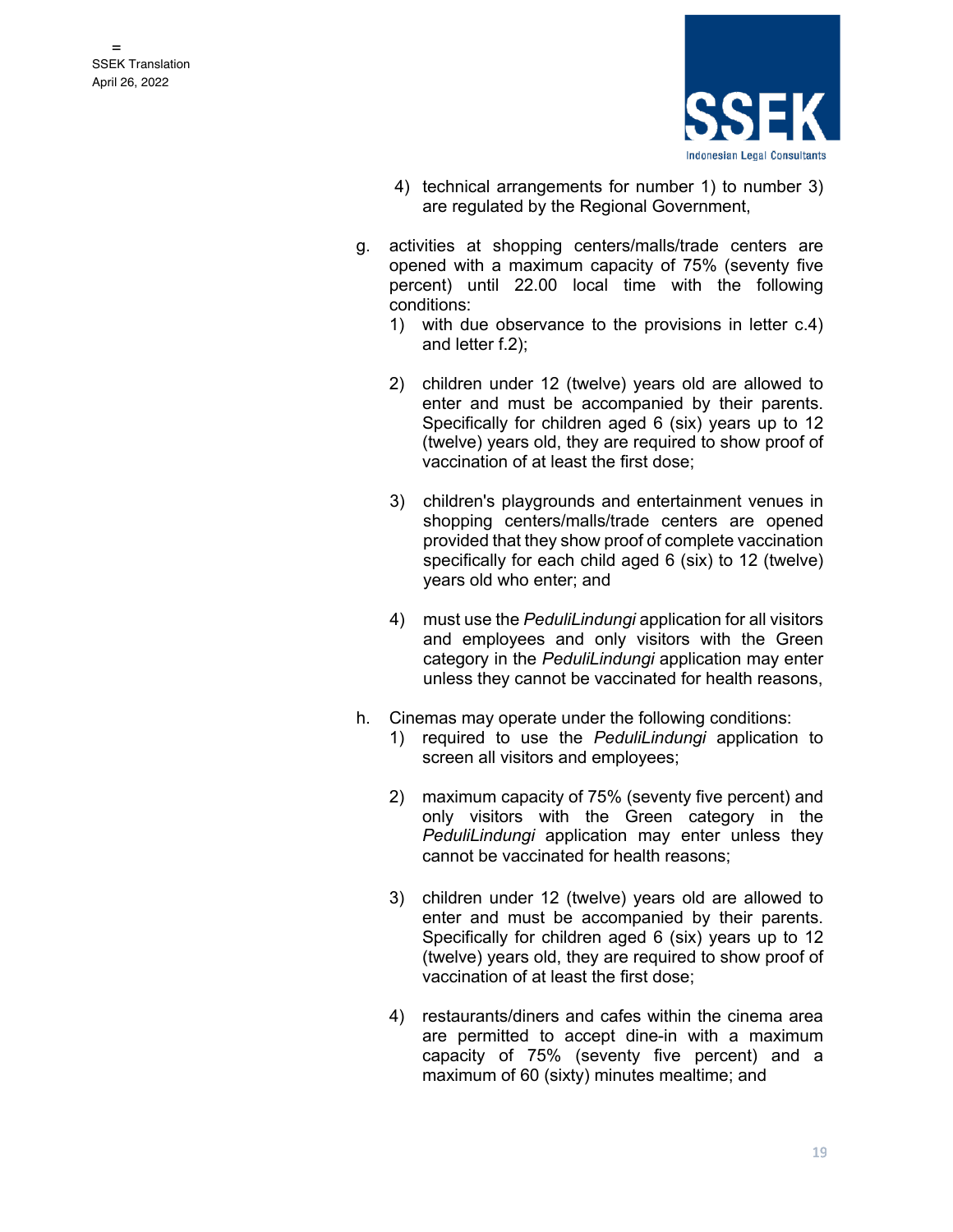

- 5) following the health protocols regulated by the Ministry of Tourism and Creative Economy, and the Ministry of Health,
- i. the implementation of construction activities for public infrastructure and private construction (construction sites and project sites) operates 100% (one hundred percent) by implementing stricter health protocols;
- j. places of worship (Mosques, Prayer Rooms, Churches, Temples (*Pura*), Viharas and Temples (*Klenteng*) as well as other public places that function as places of worship), can hold congregational worship/religious activities during the implementation period of PPKM Level 2 (one) with a maximum of 75% (seventy five percent) capacity by implementing more stricter health protocols and with due observance to technical provisions from the Ministry of Religious Affairs;
- k. public facilities (public areas, public parks, public tourist attractions and other public areas) are permitted to open with a maximum capacity of 75% (seventy five percent) by implementing:
	- 1) following the health protocol regulated by the Ministry of Health and/or related ministries/institutions;
	- 2) required to wear masks and use the *PeduliLindungi* application to screen all visitors and employees and only visitors with the Green category in the *PeduliLindungi* application may enter unless they cannot be vaccinated for health reasons; and
	- 3) children under 12 (twelve) years old must be accompanied by their parents. Specifically for children aged 6 (six) years up to 12 (twelve) years old, they are required to show proof of vaccination at least the first dose,
- l. arts, culture, sports and social activities (locations of arts, culture, sports facilities and social activities that can cause crowds and masses) are allowed to open with a maximum capacity of 75% (seventy five percent) by implementing stricter health protocols and being required to use the *PeduliLindungi* application and only visitors with the Green category in the *PeduliLindungi* application may enter unless they cannot be vaccinated for health reasons;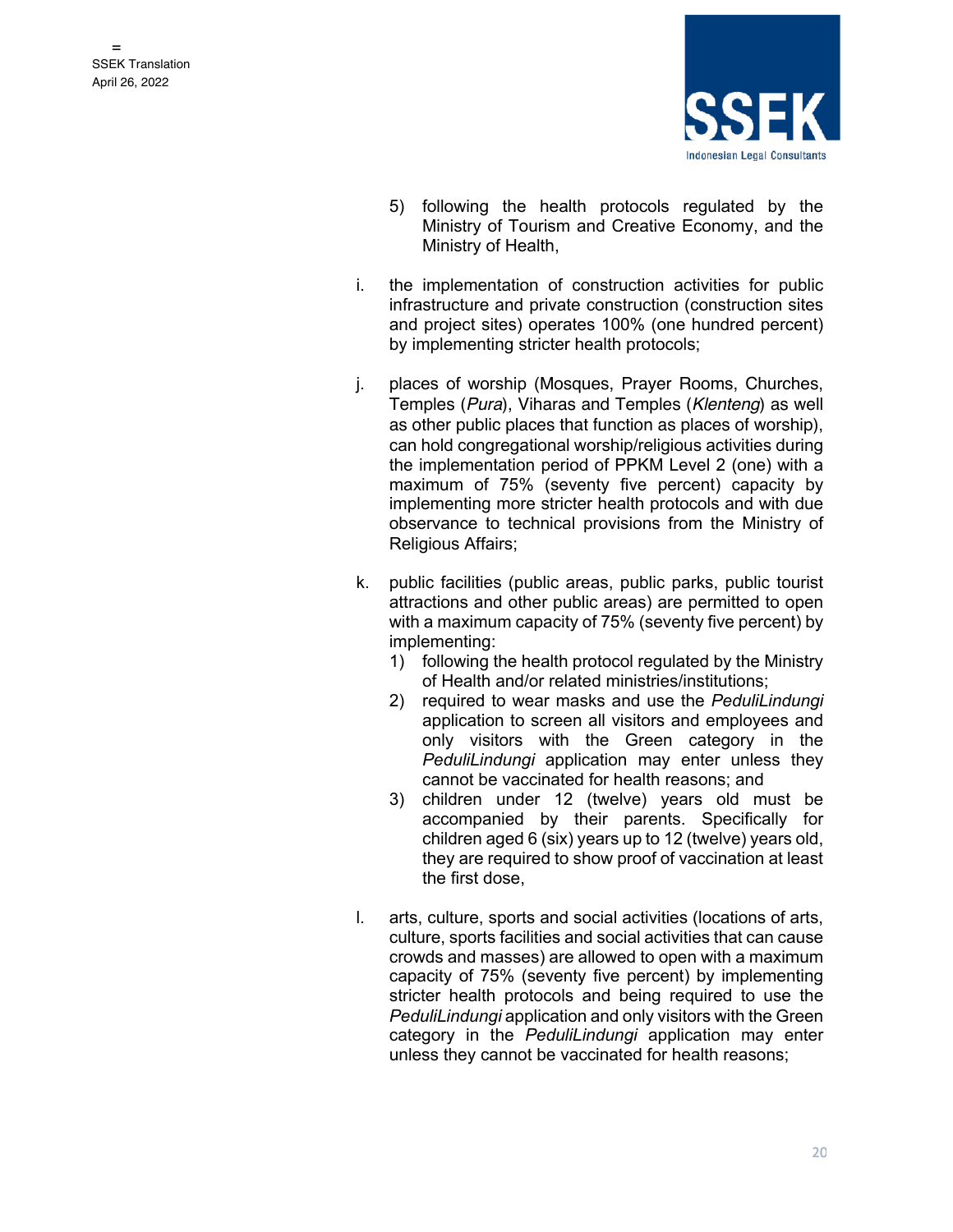

- m. activities at fitness centers/gyms are allowed to open with a maximum capacity of 75% (seventy five percent) by implementing more stricter health protocols and being required to use the *PeduliLindungi* application and only visitors with the Green category in the *PeduliLindungi* application may enter unless they cannot be vaccinated for health reasons;
- n. public transportation (public vehicles, mass transportation, taxis (conventional and online) and rental vehicles) is enforced with a maximum capacity setting of 100% (one hundred percent) and 100% (one hundred percent) for aircrafts by implementing stricter health protocols;
- o. implementation of wedding receptions may be held with a maximum of 50% (fifty percent) of the room capacity and may not have meals on the premises;
- p. requirements for domestic travel using private cars, motorbikes and long-distance public transportation (airplanes, buses, ships, and trains) are in accordance with the provisions stipulated by the National COVID-19 Handling Task Force;
- q. continue to wear a mask correctly and consistently when carrying out activities outside the home and it is not permitted to use a face shield without using a mask; and
- r. the implementation of PPKM at the RT/RW, Village/Subdistrict and District levels shall be enforced by activating the Posts at each level by observing the criteria territorial control zoning.
- SIXTH : PPKM for Regencies and Cities in Java and Bali with a Level 1 (one) criteria as referred to in the FIRST Dictum shall be carried out by implementing the following activities:
	- a. the implementation of learning may be carried out through limited face-to-face learning and/or distance learning based on the Joint Decree of the Minister of Education and Culture, Research and Technology, Minister of Religious Affairs, Minister of Health and Minister of Home Affairs Number 05/KB/2021, Number 1347 of 2021, Number HK.01.08/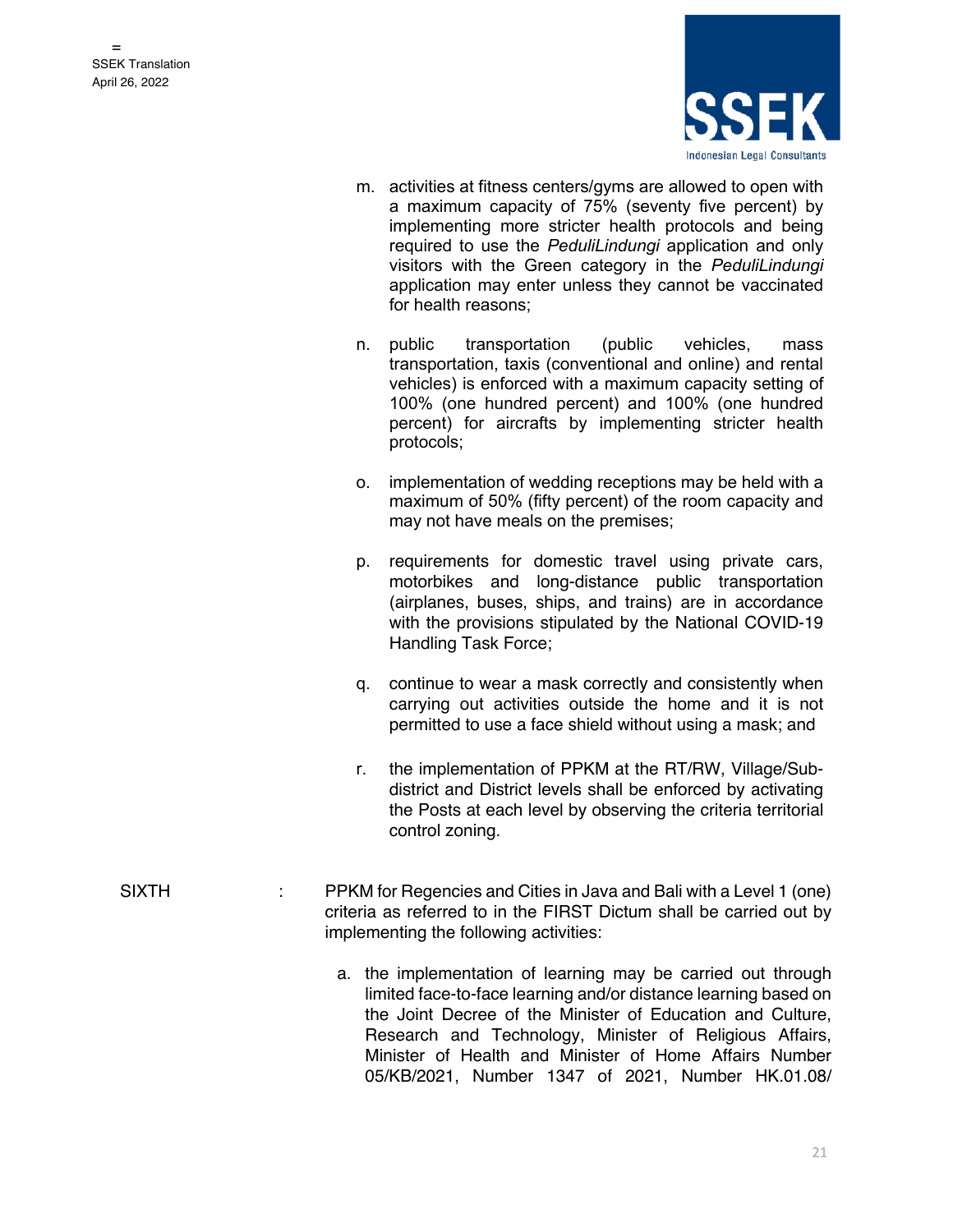

MENKES/ 6678/ 2021, Number 443-5847 of 2021 regarding Guidelines for the Implementation of Learning in the Coronavirus Disease 2019 (COVID-19) Pandemic;

- b. the implementation of activities in the non-essential sector is enforced at a maximum of 100% (one hundred percent) WFO for employees who have been vaccinated and are required to use the *PeduliLindungi* application at the entrance and exit of the workplace;
- c. the implementation of activities in the following sectors:
	- 1) essential such as:
		- a) finance and banking, only includes insurance, banks, pawnshops, futures exchanges, pension funds, and financial institutions (oriented to physical services with the customers);
		- b) capital market (service-oriented to customers and proper functioning of capital market operations);
		- c) information and communication technology includes cellular operators, data centers, internet, media related to the dissemination of information to the public;
		- d) non-quarantine handling hotels; and
		- e) export-oriented and supporting industries where the company must present proof of PEB for the last 12 (twelve) months or other documents indicating export plans and shall have IOMKI, with due observance of technical arrangements from the Ministry of Industry,

- a) for letter a) may operate with a maximum capacity of 100% (one hundred percent) staff for locations related to services to the public, and 75% (seventy five percent) for office administration services to support operations;
- b) for letter b) to letter c) may operate with a maximum capacity of 100% (one hundred percent) staff; and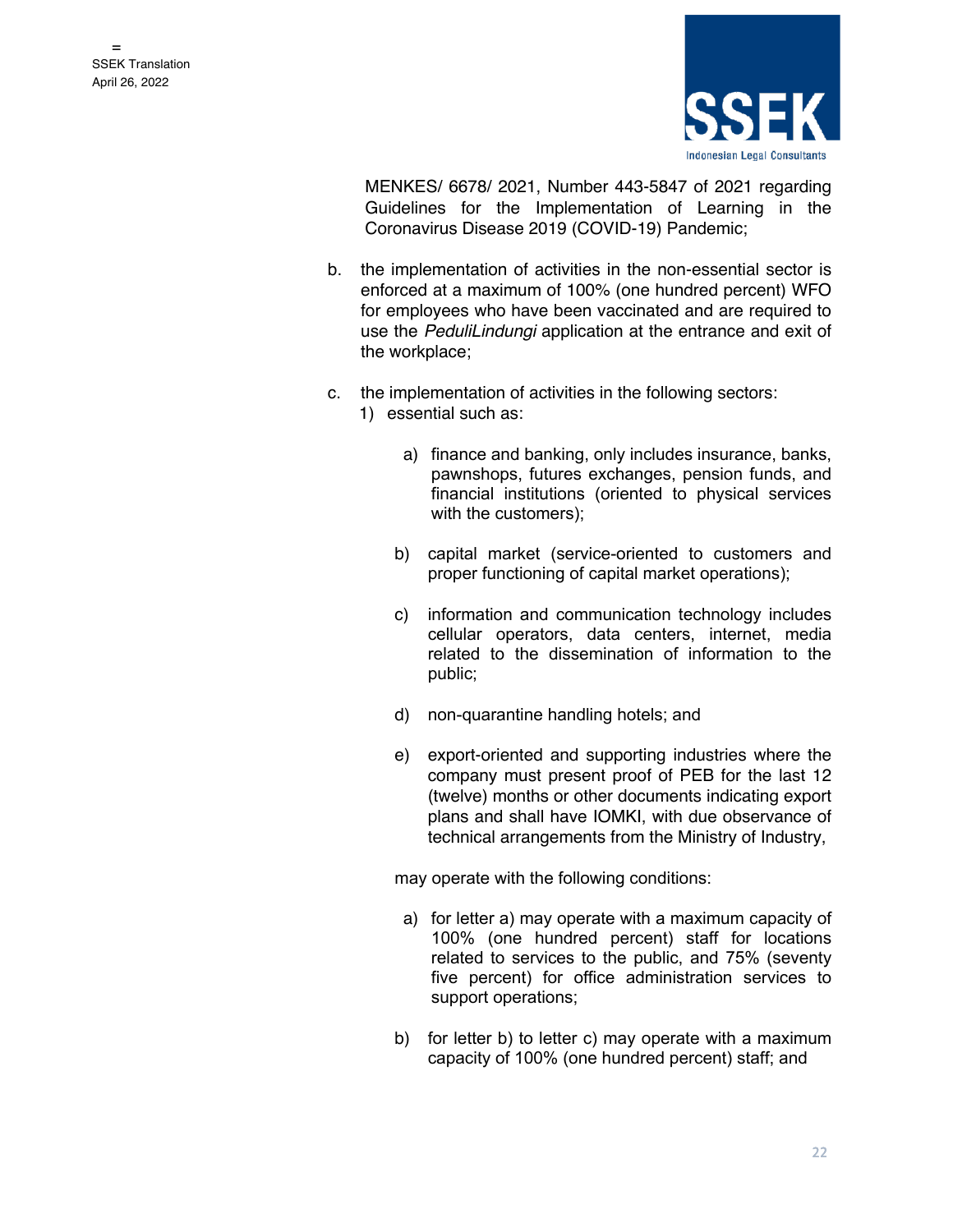

- c) for letter d):
	- (1) obliged to use the *PeduliLindungi* application to screen all employees and visitors and only those in the Green category in the *PeduliLindungi* application may enter unless they cannot be vaccinated due to health reasons;
	- (2) maximum capacity of 100% (one hundred percent);
	- (3) fitness centers/gym facilities, meeting rooms, and large-capacity meeting rooms/ballrooms are allowed to open with using the *PeduliLindungi* application and has a maximum capacity of 100% (one hundred percent), and the provision of food and beverages at the meeting room facilities and meeting room with large capacity/ballroom shall be served in a box and no buffet; and
	- (4) children under the age of 12 (twelve) years must show a negative result of Antigen (H-1)/PCR (H-2),
- d) for letter e):
	- (1) can only operate with a shift arrangement with a maximum capacity of 100% (one hundred percent) of staff for each shift only in production facilities/factories;
	- (2) 75% (seventy-five percent) for office administration services to support operations;
	- (3) number (1) (one) and number (2) (two) are carried out by applying Health protocols;
	- (4) must use the *PeduliLindungi* application for entry and exit arrangements; and
	- (5) non-concurrent employee meals,
- 2) essential in the government sector follows the technical provisions issued by the Ministry of Empowerment of State Apparatus and Bureaucratic Reform.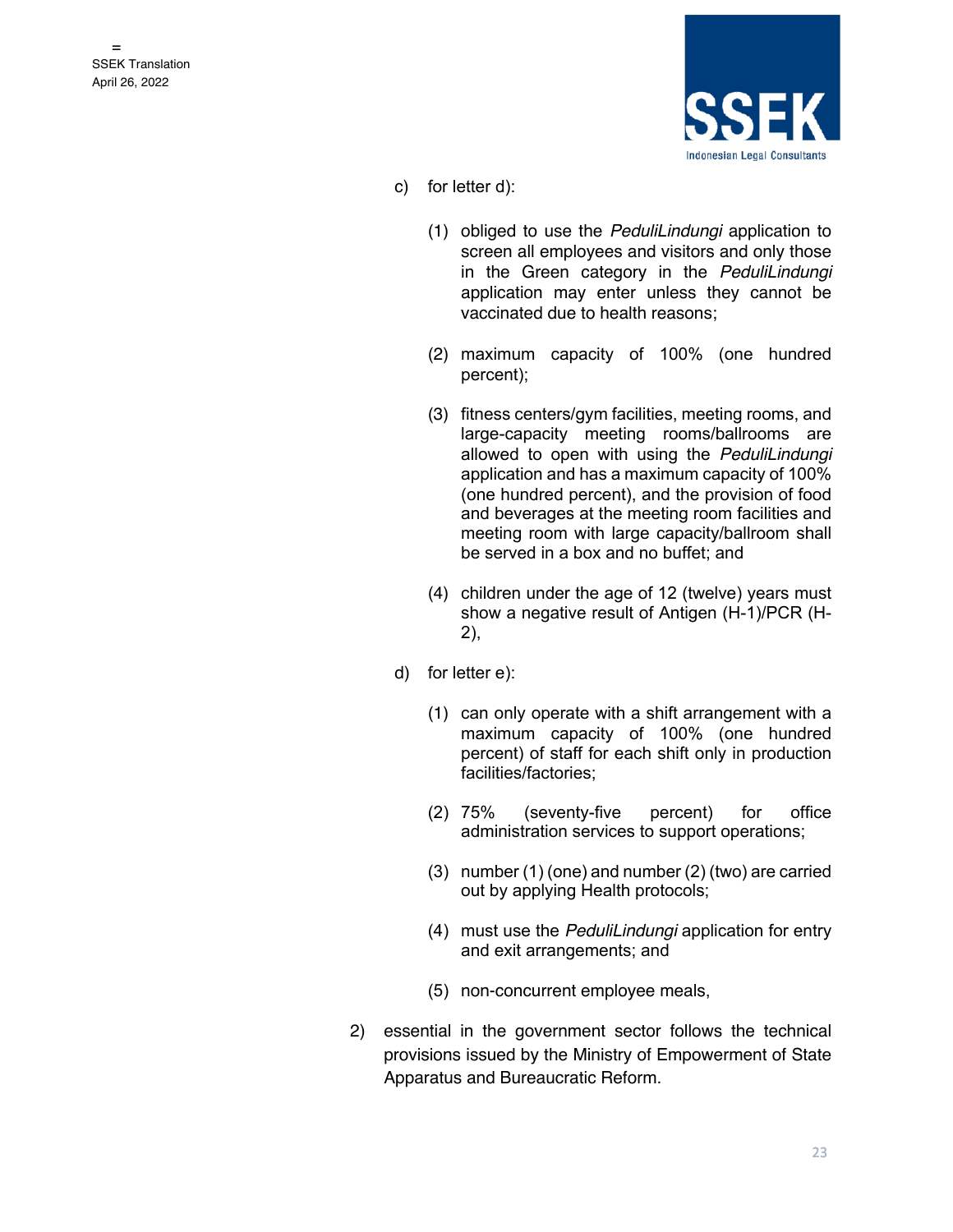

- 3) critical such as:
	- a) health;
	- b) security and order;
	- c) disaster management;
	- d) energy;
	- e) logistics, post, transportation, and distribution especially for the public's basic needs;
	- f) food and beverage industry and its support, including for livestock and pets;
	- g) fertilizer and petrochemicals;
	- h) cement and building materials;
	- i) national vital objects;
	- j) national strategic projects;
	- k) construction (public infrastructure including telecommunications and broadcasting infrastructure); and
	- l) basic utilities (electricity, water, and waste management),

- a) for letter a) may operate with 100% (one hundred percent) staff without any exceptions including the Integrated Service Post (*Posyandu*) as part of the effort to provide essential health services to the community so that they operate 100% (one hundred percent) without any exceptions;
- b) for letter b) can operate 100% (one hundred percent) of the staff without any exceptions;
- c) for letter c) to letter l) may operate with 100% (one hundred percent) of maximum staff, only in production/construction/service facilities to the public and for office administration services to support operations, a maximum of 75% (seventy-five percent) staff is applied;
- d) companies included in the sectors contained in letters d), e), f), g), h), k), and l) are required to use the *PeduliLindungi* application which has started since September 7, 2021 to screen all employees and visitors who enter the production/construction/service facilities and office administration areas; and
- e) companies that are included in the sector contained in letter c are required to obtain a recommendation from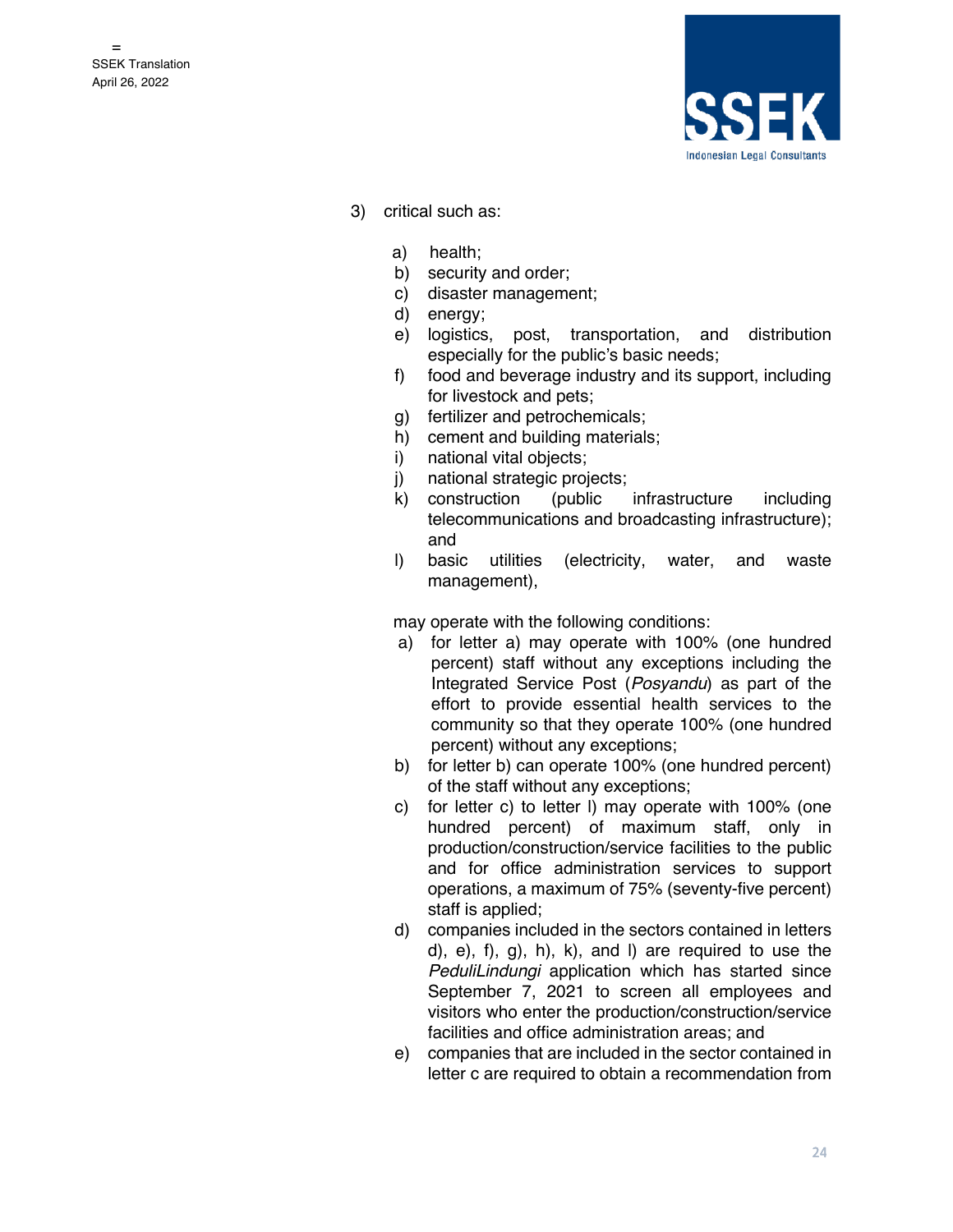

the technical ministry of their sector development before being able to gain access to use the *PeduliLindungi* application,

- 4) for supermarkets, hypermarkets, traditional markets, grocery stores and convenience stores selling daily necessities, with a visitor capacity of 100% (one hundred percent);
- 5) for supermarkets and hypermarkets are required to use the *PeduliLindungi* application starting from September 14, 2021 and only visitors with the Green category in the *PeduliLindungi* application may enter unless they cannot be vaccinated for health reasons; and
- 6) for pharmacies and drug stores may be open for 24 (twenty-four) hours,
- d. community markets (*pasar rakyat*) that sells non-daily necessities may operate with a maximum capacity of 100% (one hundred percent);
- e. street vendors, grocery stores, voucher agents/outlets, barbershops, laundry, hawkers, small repair shops, vehicle washes, and others with its kind are allowed to open with Health protocols whose technical arrangements are regulated by the Regional Government;
- f. the implementation of dining/drinking activities in public places:
	- 1) food stalls/*warteg*, street vendors, hawker stalls and its kind are allowed to open with strict health protocols until 22.00 local time with a maximum of 100% (one hundred percent) visitors of the capacity which technical arrangements are regulated by the Regional Government;
	- 2) restaurants/diners, cafes located in closed buildings/shops or open areas, both those located in separate locations and located in shopping centers/malls, are permitted to open with the following conditions:
		- a) with strict health protocols until 22.00 local time;
		- b) with a maximum capacity of 100% (one hundred percent); and
		- c) required to use the *PeduliLindungi* application to screen all visitors and employees and only visitors with the Green category in the *PeduliLindungi*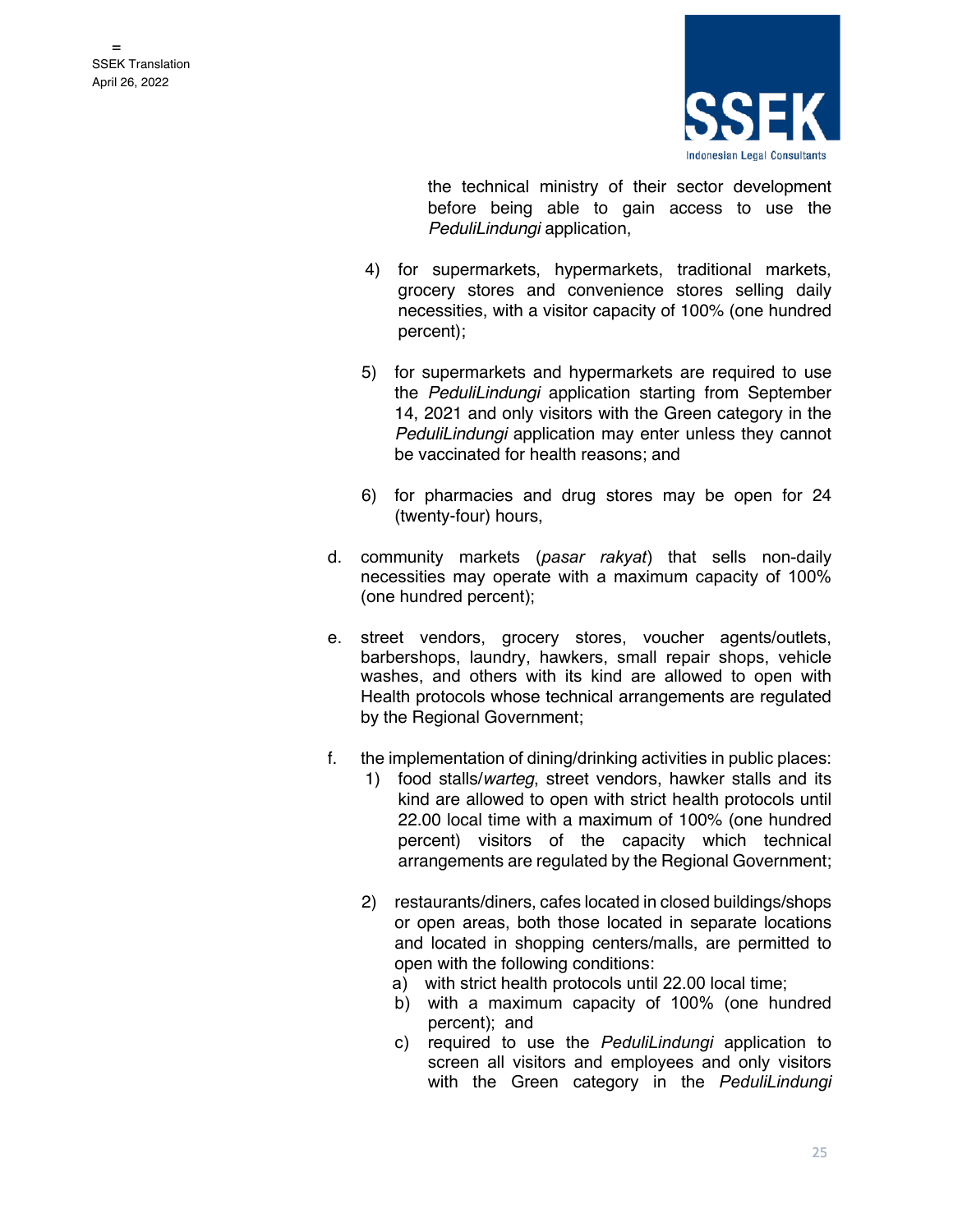

application may enter unless they cannot be vaccinated for health reasons,

- 3) restaurants/diners, cafes with operating hours starting at night may operate with the following conditions:
	- a) with strict health protocols and operating hours from 18.00 to a maximum of 00.00 local time;
	- b) with a maximum capacity of 75% (seventy five percent); and
	- c) required to use the *PeduliLindungi* application to screen all visitors and employees, and only visitors with the Green category in the *PeduliLindungi* application may enter unless they cannot be vaccinated for health reasons,
- 4) technical arrangements for number 1) to number 3) are regulated by the Regional Government,
- g. activities at shopping centers/malls/trade centers are opened with a maximum capacity of 100% (one hundred percent) until 22.00 local time with the following conditions:
	- 1) with due observance to the provisions in letter c.4) and letter f.2);
	- 2) children under 12 (twelve) years old are allowed to enter and must be accompanied by their parents. Specifically for children aged 6 (six) years up to 12 (twelve) years old, they are required to show proof of vaccination of at least the first dose;
	- 3) children's playgrounds and entertainment venues in shopping centers/malls/trade centers are opened provided that they show proof of complete vaccination specifically for each child aged 6 (six) to 12 (twelve) years old who enter; and
	- 4) must use the *PeduliLindungi* application for all visitors and employees and only visitors with the Green category in the *PeduliLindungi* application may enter unless they cannot be vaccinated for health reasons,
- h. Cinemas may operate under the following conditions:
	- 1) required to use the *PeduliLindungi* application to screen all visitors and employees;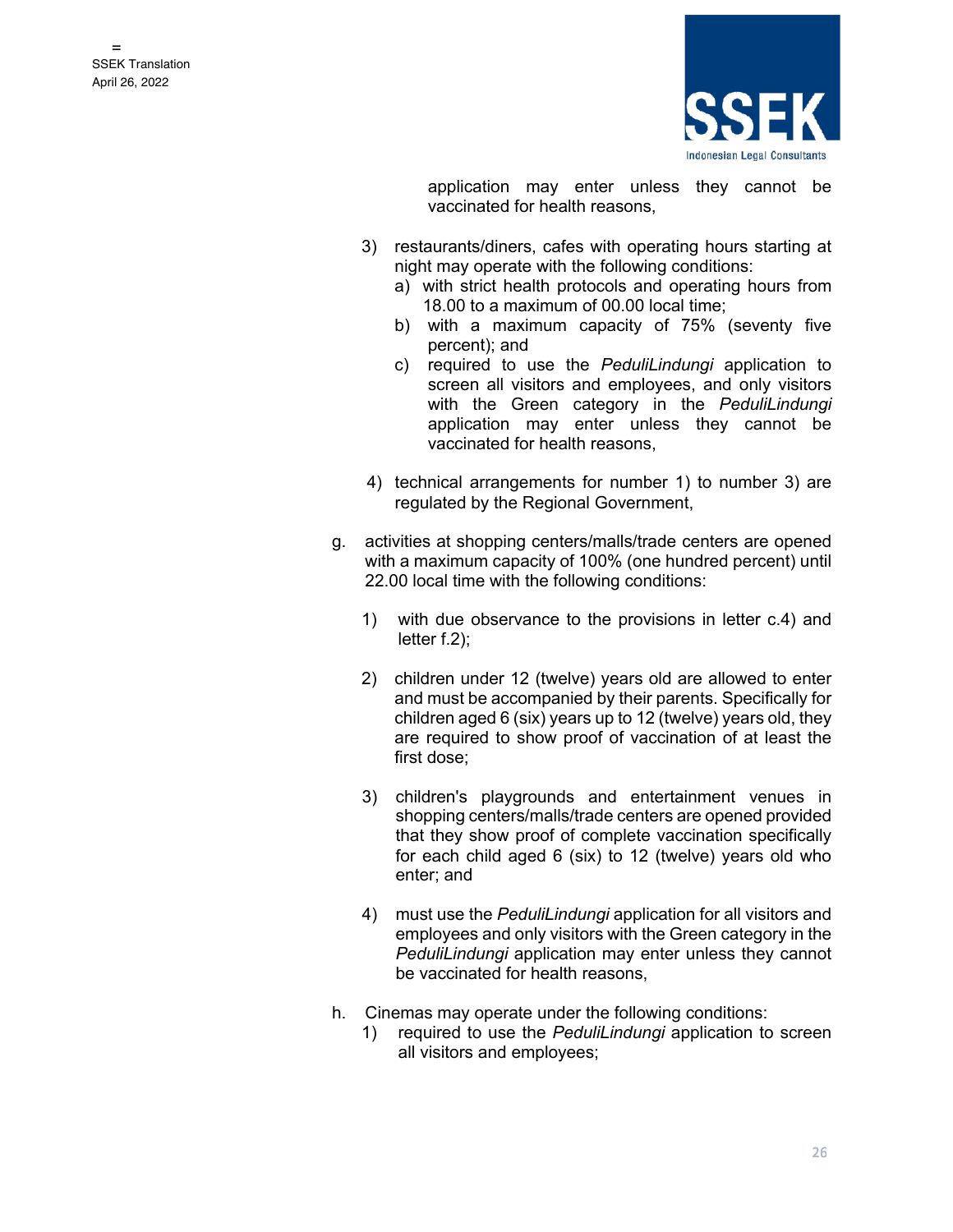

- 2) maximum capacity of 100% (one hundred percent) and only visitors with the Green category in the *PeduliLindungi* application may enter unless they cannot be vaccinated for health reasons;
- 3) children under 12 (twelve) years old are allowed to enter and must be accompanied by their parents. Specifically for children aged 6 (six) years up to 12 (twelve) years old, they are required to show proof of vaccination of at least the first dose;
- 4) restaurants/diners and cafes within the cinema area are permitted to accept dine-in with a maximum capacity of 100% (one hundred percent); and
- 5) following the health protocols regulated by the Ministry of Tourism and Creative Economy, and the Ministry of Health,
- i. the implementation of construction activities for public infrastructure and private construction (construction sites and project sites) operates 100% (one hundred percent) by implementing stricter health protocols;
- j. places of worship (Mosques, Prayer Rooms, Churches, Temples (*Pura*), Viharas and Temples (*Klenteng*) as well as other public places that function as places of worship), can hold congregational worship/religious activities during the implementation period of PPKM Level 1 (one) with a maximum of 100% (one hundred percent) capacity by implementing more stricter health protocols and with due observance to technical provisions from the Ministry of Religious Affairs;
- k. public facilities (public areas, public parks, public tourist attractions and other public areas) are permitted to open with a maximum capacity of 100% (one hundred percent) by implementing:
	- 1) following the health protocol regulated by the Ministry of Health and/or related ministries/institutions;
	- 2) required to wear masks and use the *PeduliLindungi* application to screen all visitors and employees and only visitors with the Green category in the *PeduliLindungi* application may enter unless they cannot be vaccinated for health reasons;
	- 3) children under 12 (twelve) years old must be accompanied by their parents. Specifically for children aged 6 (six) years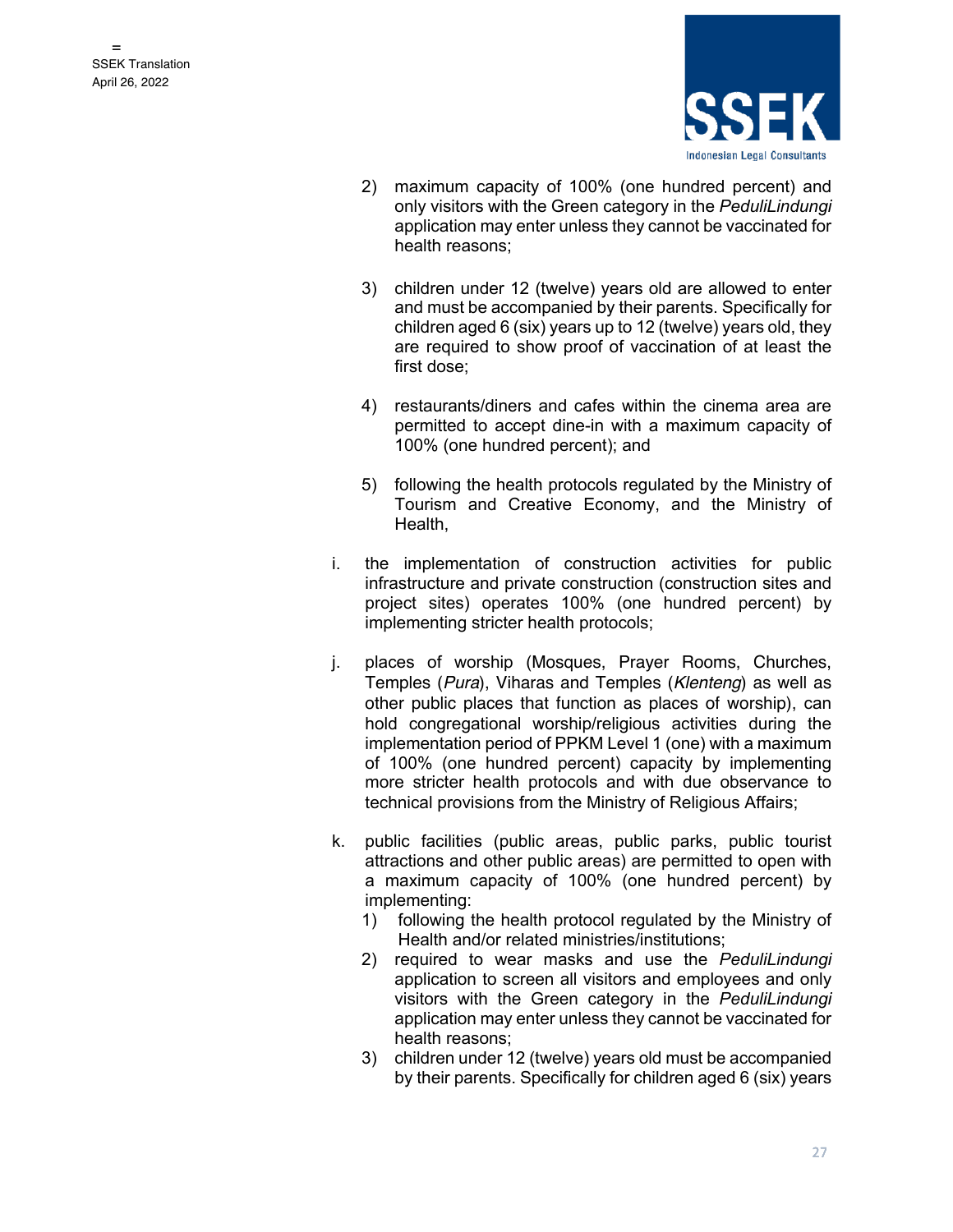

up to 12 (twelve) years old, they are required to show proof of vaccination at least the first dose; and

- l. arts, culture, sports and social activities (locations of arts, culture, sports facilities and social activities that can cause crowds and masses) are allowed to open with a maximum capacity of 100% (one hundred percent) by implementing stricter health protocols and being required to use the *PeduliLindungi* application and only visitors with the Green category in the *PeduliLindungi* application may enter unless they cannot be vaccinated for health reasons;
- m. activities at fitness centers/gyms are allowed to open with a maximum capacity of 100% (one hundred percent) by implementing more stricter health protocols and being required to use the *PeduliLindungi* application and only visitors with the Green category in the *PeduliLindungi* application may enter unless they cannot be vaccinated for health reasons;
- n. public transportation (public vehicles, mass transportation, taxis (conventional and online) and rental vehicles) is enforced with a maximum capacity setting of 100% (one hundred percent) by implementing stricter health protocol;
- o. implementation of wedding receptions may be held with a maximum of 75% (seventy five percent) of the room capacity;
- p. requirements for domestic travel using private cars, motorbikes and long-distance public transportation (airplanes, buses, ships, and trains) is in accordance with the provisions stipulated by the National COVID-19 Handling Task Force;
- q. continue to wear a mask correctly and consistently when carrying out activities outside the home and it is not permitted to use a face shield without using a mask; and
- r. the implementation of PPKM at the RT/RW, Village/Subdistrict and District levels shall be enforced by activating the Posts at each level by observing the criteria territorial control zoning.
- SEVENTH : Industries that have an export and domestic orientation in areas of level 3 (three) and level 2 (two) are permitted to operate with a capacity of 100% (one hundred percent) of staff divided into at least 2 (two) shifts with the following conditions: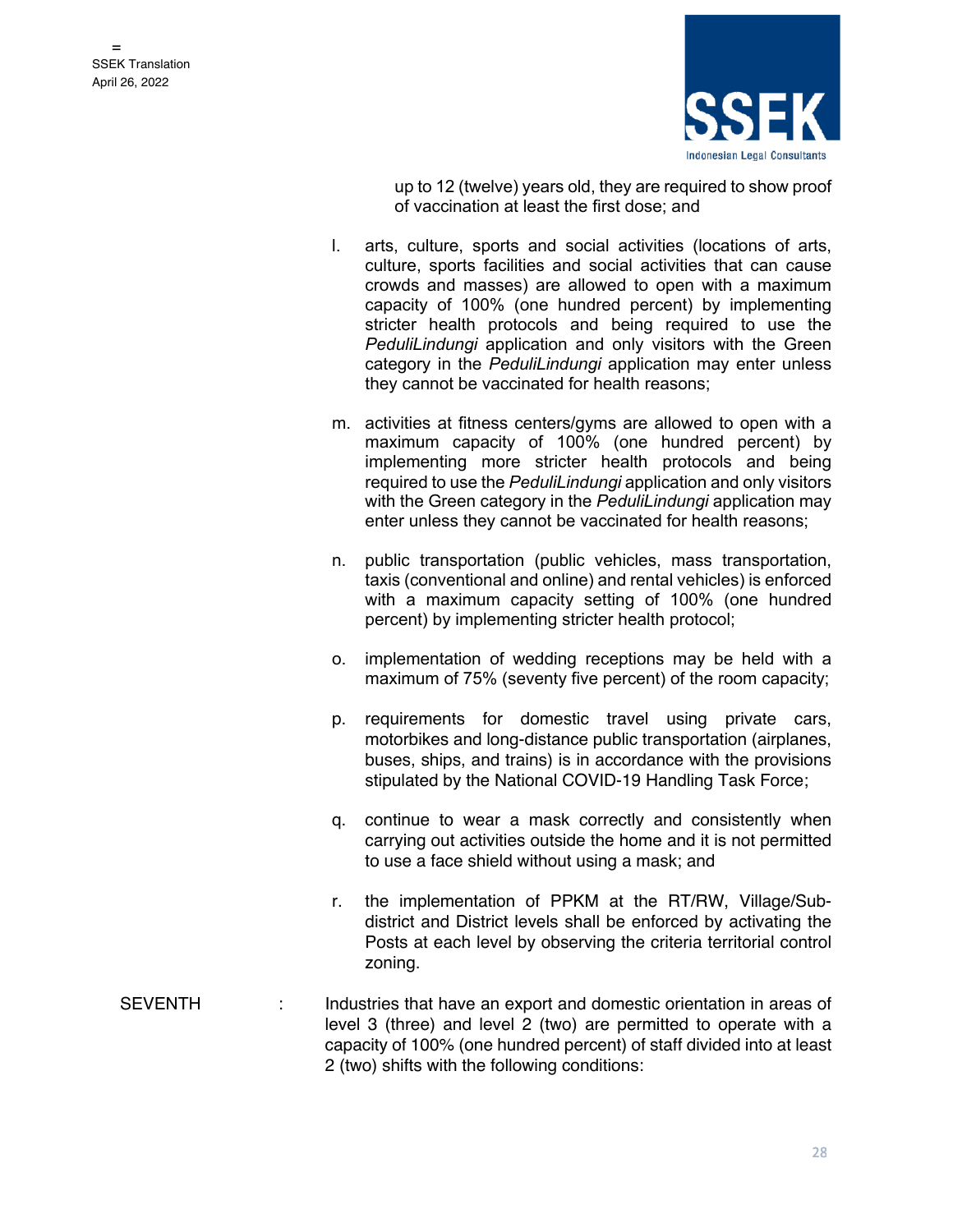

- a. have an IOMKI and obtain a recommendation from the Ministry of Industry;
	- b. companies and its employees are required to use the *PeduliLindungi* application to screen people entering and leaving the company's production facilities;
	- c. only employees with complete doses of vaccination may enter shifts unless they cannot be vaccinated for health reasons;
	- d. all companies must follow the health protocol references determined by the Ministry of Industry and the Ministry of Health; and
	- e. the Ministry of Industry and regional government are ranked in order to be able to supervise the implementation of this health protocol.

EIGHTH : All sports competitions may be held under the following conditions:

- a) the venue is only in the Regency/City area with criteria of level 3 (three), level 2 (two), and level 1 (one);
- b) all players, officials, media crew, and support staff are required to use the *PeduliLindungi* application to screen people entering and leaving competition and training venues;
- c) the implementation of competitions is allowed to accept live spectators in the stadium with a maximum percentage of stadium capacity following the level criteria in the Regency/City area as follows: 50% (fifty percent) for level 3 (three), 75% (seventy five percent) for level 2 (two) and 100% (one hundred percent) for level 1 (one). All spectators who are directly present at the stadium must have been vaccinated with a booster or complete vaccination and an Antigen with negative results on match day.
- d) all players, officials, media crew, and support staff and spectators attending the competition must have received a second dose of vaccination and an Antigen with negative results on match day; and
- e) the implementation of competitions must follow the health protocol rules as determined by the Ministry of Health.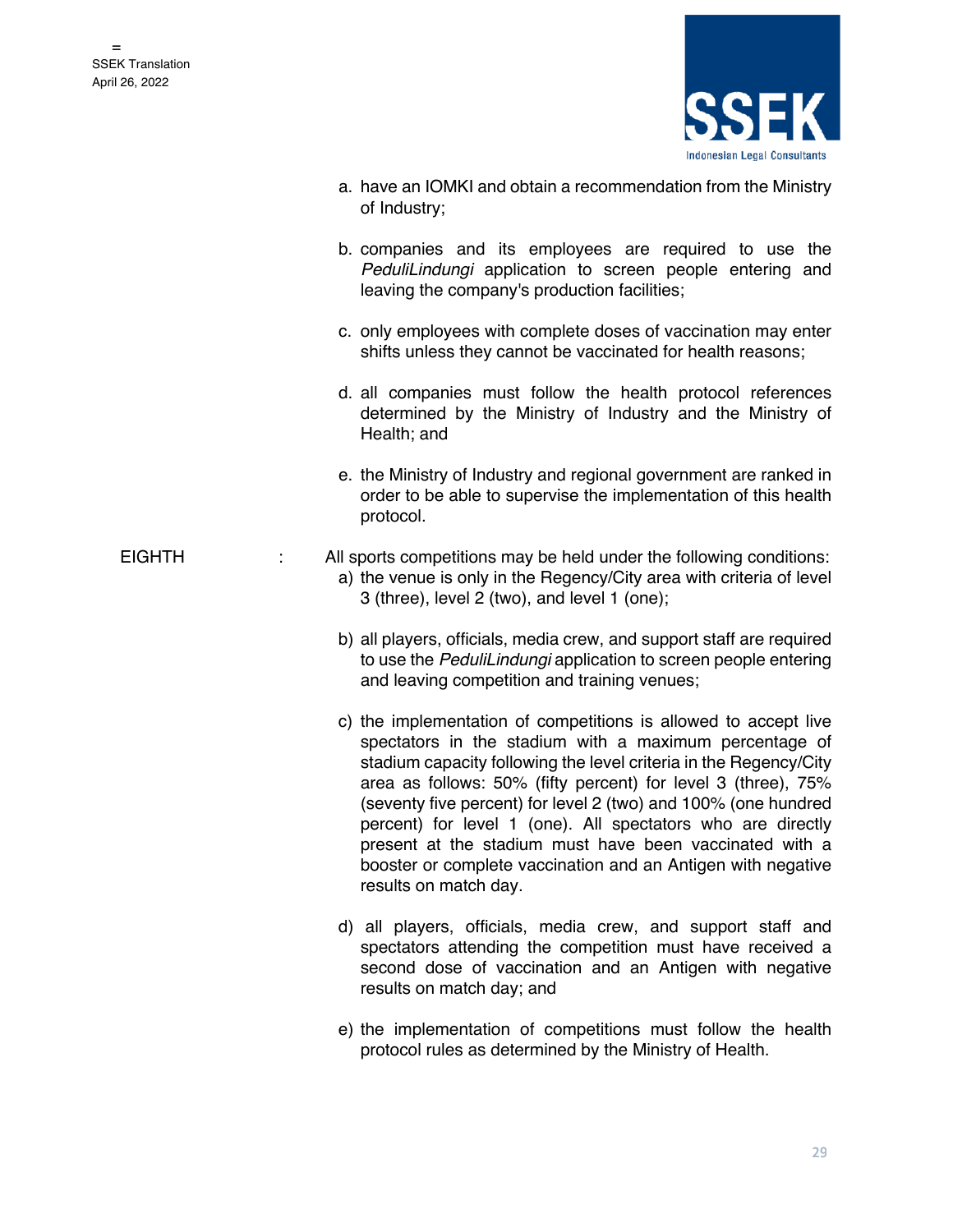

NINTH : Restrictions on the entrance of international passenger travel are regulated with the following conditions:

- a. air entrance is only through Soekarno Hatta Airport in Tangerang, Banten Province, Juanda Airport in Sidoarjo, East Java Province, Ngurah Rai Airport in Denpasar, Bali Province, Hang Nadim Airport in Batam, Riau Islands Province, Raja Haji Fisabilillah Airport in Tanjung Pinang, Riau Islands Province, Sam Ratulangi Airport in Manado, North Sulawesi Province and Zainuddin Abdul Madjid Airport in Central Lombok, West Nusa Tenggara Province;
- b. sea entrance is only through Tanjung Benoa in the Province of Bali, Batam, Tanjung Pinang and Lagoi Bintan in the Riau Islands Province, and Nunukan in the North Kalimantan Province. Specifically for Tanjung Benoa in Bali Province, cruise ships and sailing ships (yacht) can be used;
- c. land entrance is only through the State Border Post (*Pos Lintas Batas Negara* or PLBN) Aruk in West Kalimantan Province, Entikong in West Kalimantan Province, and Motaain in East Nusa Tenggara Province;
- d. replacement and repatriation services for the Crew of Foreign Citizens (*Warga Negara Asing* or WNA) or Crew of Indonesian Citizens (*Warga Negara Indonesia* or WNI) on Foreign-Flagged Vessels can be carried out at the following ports: Belawan, Tanjung Balai Karimun (Nipah Island and Tg. Balai Karimun), Batam (Galang Island, Batu Ampar, and Kabil), Merak, Tanjung Priok, Tanjung Perak, Makassar, Benoa, Sorong, Ambon, and Bitung; and
- e. technical arrangements related to the implementation of the provisions as referred to in letters a) to d) and during the transition period will be further regulated by the Ministry of Transportation / National COVID-19 Handling Task Force / related Ministries / Institutions.
- TENTH : The Governor, after receiving the vaccine supply from the Ministry of Health, immediately distributes it to the Regency/City and is not held as a reserve (stock) in the Province.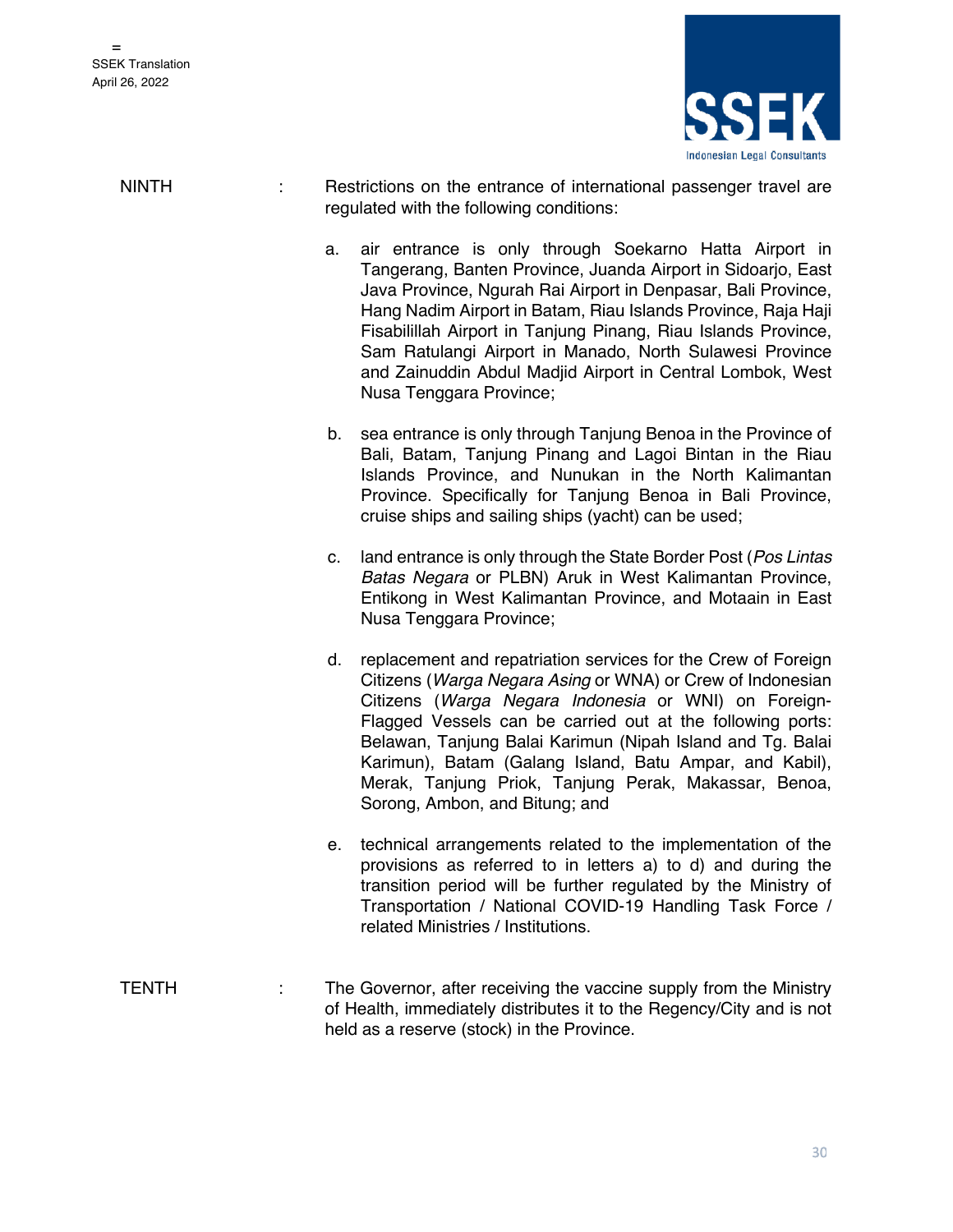

- ELEVENTH : Governors, Regents and Mayors prohibits any form of activity/activities that can cause crowds.
- TWELEVETH : Governors, Regents and Mayors coordinate and collaborate with the National Army of Indonesia (*Tentara Nasional Indonesia* or TNI), the National Police of Republic of Indonesia (*Kepolisian Republik Indonesia* or Polri) and the Public Prosecutor's Office in implementing PPKM.

#### THIRTEENTH : Tighten activities and education with the following principles:

- a. COVID-19 is most contagious in closed conditions, long meetings (more than 15 (fifteen) minutes), close-range interactions, crowds, vigorous breathing activities such as singing, talking and laughing and not wearing masks such as when eating together;
- b. the correct and consistent use of masks is the minimum health protocol that everyone should apply;
- c. washing hands with soap or hand sanitizer repeatedly, especially after touching objects touched by other people (such as doorknobs or stair railings), avoid touching the face area with hands;
- d. a good type of mask will protect more and using 2 (two) layers is a better choice. Masks should be changed after use of (>4 (more than four) hours);
- e. implementation of health protocols is carried out by considering air ventilation factors, duration, and interaction distance, to minimize the risk of transmission in activities;
- f. distance considerations can be applied as follows:
	- 1) work from home only, and interact only with people who live in the same house;
	- 2) if you have to leave the house, you must always strive for keeping a minimum distance of 2 (two) meters in interacting with other people. Reduce/avoid contact with other people who do not live in the same household; and
	- 3) socializing various visual instructions in public places related to the prevention and handling of COVID-19,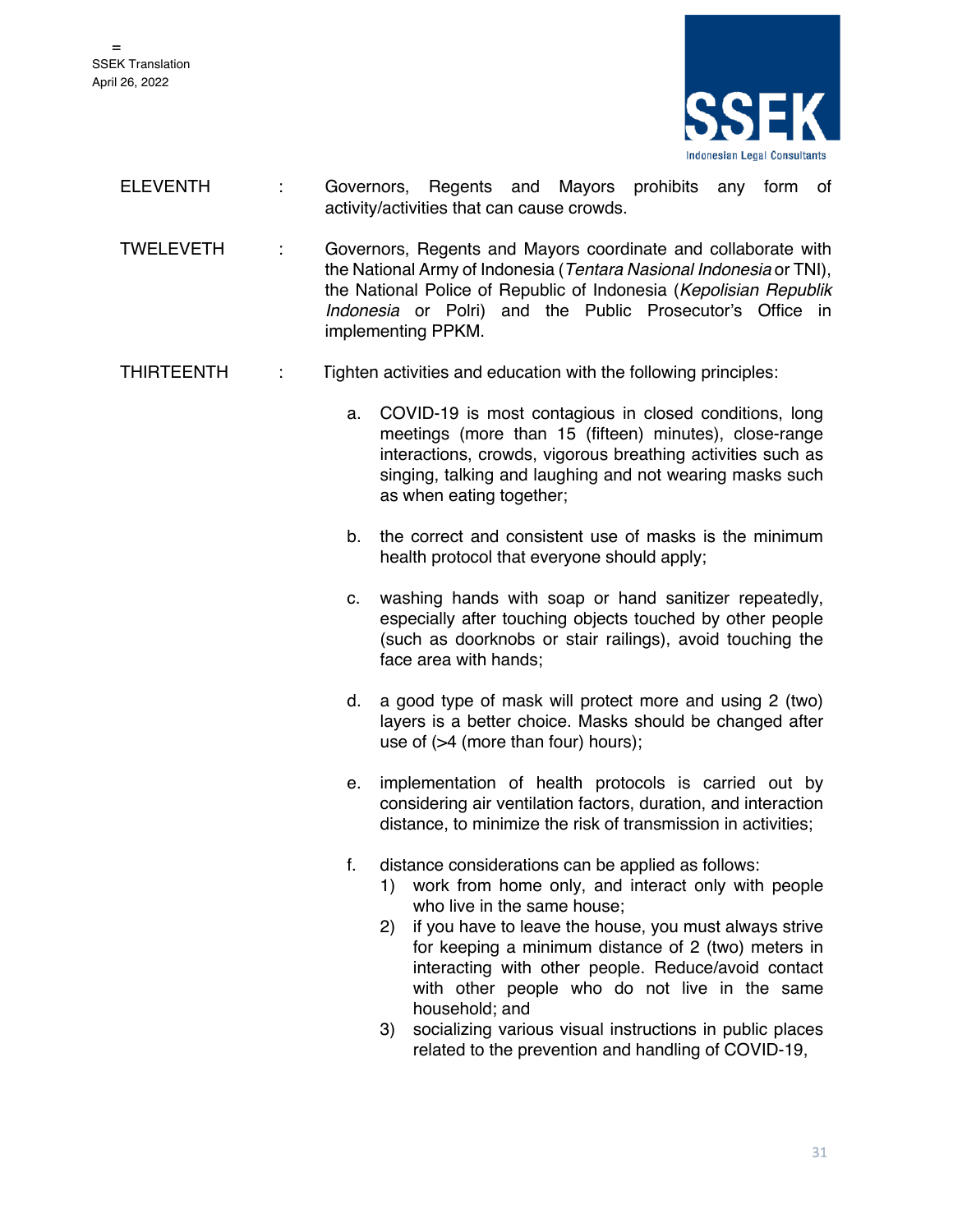

- g. duration considerations can be applied as follows:
	- 1) if you have to interact with other people or attend an activity, do it with a short duration to reduce the risk of transmission; and
	- 2) in an office and other situations, scheduling and rotation can help to reduce the duration interaction,
- h. ventilation considerations can be applied as follows:
	- 1) outdoor activities have a much lower risk of transmission than indoor activities; and
	- 2) the room should always be endeavored to have good air ventilation. Opening doors, windows can be done to reduce the risk of transmission. In the event that the door or window cannot be opened, an air purifier with a High Efficiency Particulate Air (HEPA) filter can be used indoors,
- i. in conditions of widespread transmission in communities, then stricter interventions by significantly limiting community mobility need to be carried out;
- j. 3T measures (testing, tracing, treatment) shall always be implemented:

| <b>Weekly Positivity</b><br>rate | <b>Number of tests</b><br>(per 1000<br>inhabitants per<br>week) |
|----------------------------------|-----------------------------------------------------------------|
| $< 5\%$                          |                                                                 |
| $>5\%<15\%$                      | 5                                                               |
| >15%-<25%                        | 1 ()                                                            |
| $>25\%$                          | 15                                                              |

1) testing shall be intensified according to the weekly positivity rate, with the following conditions:

Testing shall always be intensified with a target positivity rate of <5% (five percent). The daily testing target is the minimum number of daily tests that must be met by the district/city. The people who are counted into the target testing are suspects and contacts of confirmed cases, not asymptomatic people who are screened. The target number of testing must be achieved at the district/city level following the table below: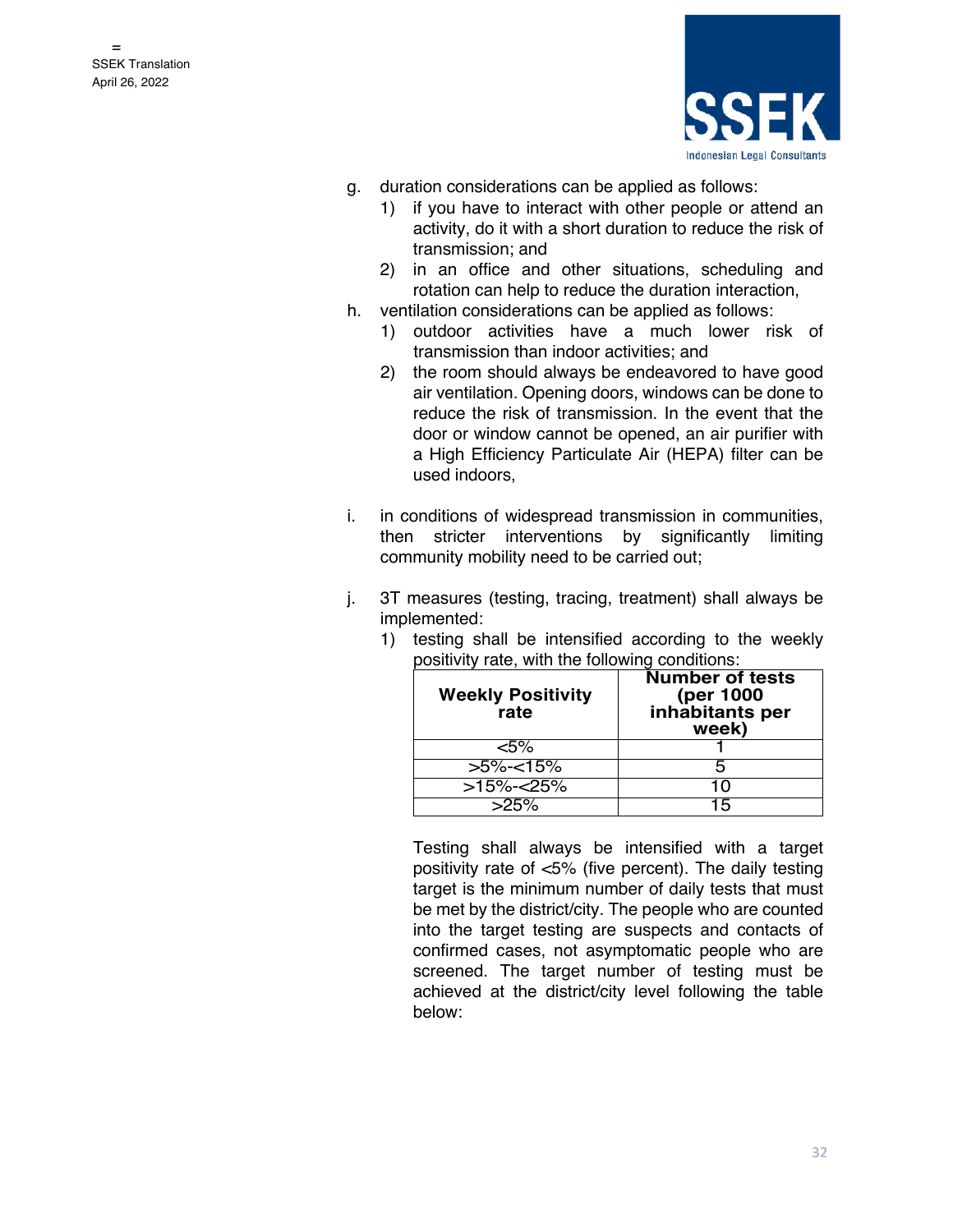

|                    |                     | <b>Number of</b>  |
|--------------------|---------------------|-------------------|
| <b>Province</b>    | <b>Regency/City</b> | <b>Testing</b>    |
|                    |                     | <b>Target/Day</b> |
| Bali               | Badung              | 104               |
|                    | Bangli              | 33                |
|                    | <b>Buleleng</b>     | 96                |
|                    | Gianyar             | 75                |
|                    | Jembrana            | 41                |
|                    | Karang Asem         | 60                |
|                    | Klungkung           | 26                |
|                    | City<br>of          | 145               |
|                    | Denpasar            |                   |
|                    | Tabanan             | 65                |
| <b>Banten</b>      | City of Cilegon     | 65                |
|                    | City of Serang      | 103               |
|                    | City<br>οf          | 330               |
|                    | Tangerang           |                   |
|                    | City of South       | 254               |
|                    | Tangerang           |                   |
|                    | Lebak               | 940               |
|                    | Pandeglang          | 879               |
|                    | Serang              | 217               |
|                    | Tangerang           | 561               |
| DIY                | <b>Bantul</b>       | 152               |
| Yogyakarta         | <b>Gunung Kidul</b> | 111               |
|                    | City<br>of          | 64                |
|                    | Yogyakarta          |                   |
|                    | Kulonprogo          | 64                |
|                    | Sleman              | 183               |
| <b>DKI Jakarta</b> | Kepulauan           | 4                 |
|                    | Seribu              |                   |
|                    | City of<br>West     | 380               |
|                    | Jakarta             |                   |
|                    | City of Central     | 131               |
|                    | Jakarta             |                   |
|                    | City of South       | 330               |
|                    | Jakarta             |                   |
|                    | City of East        | 421               |
|                    | Jakarta             |                   |
|                    | City of North       | 264               |
|                    | Jakarta             |                   |
| West Java          | Bandung             | 544               |
|                    | <b>West Bandung</b> | 243               |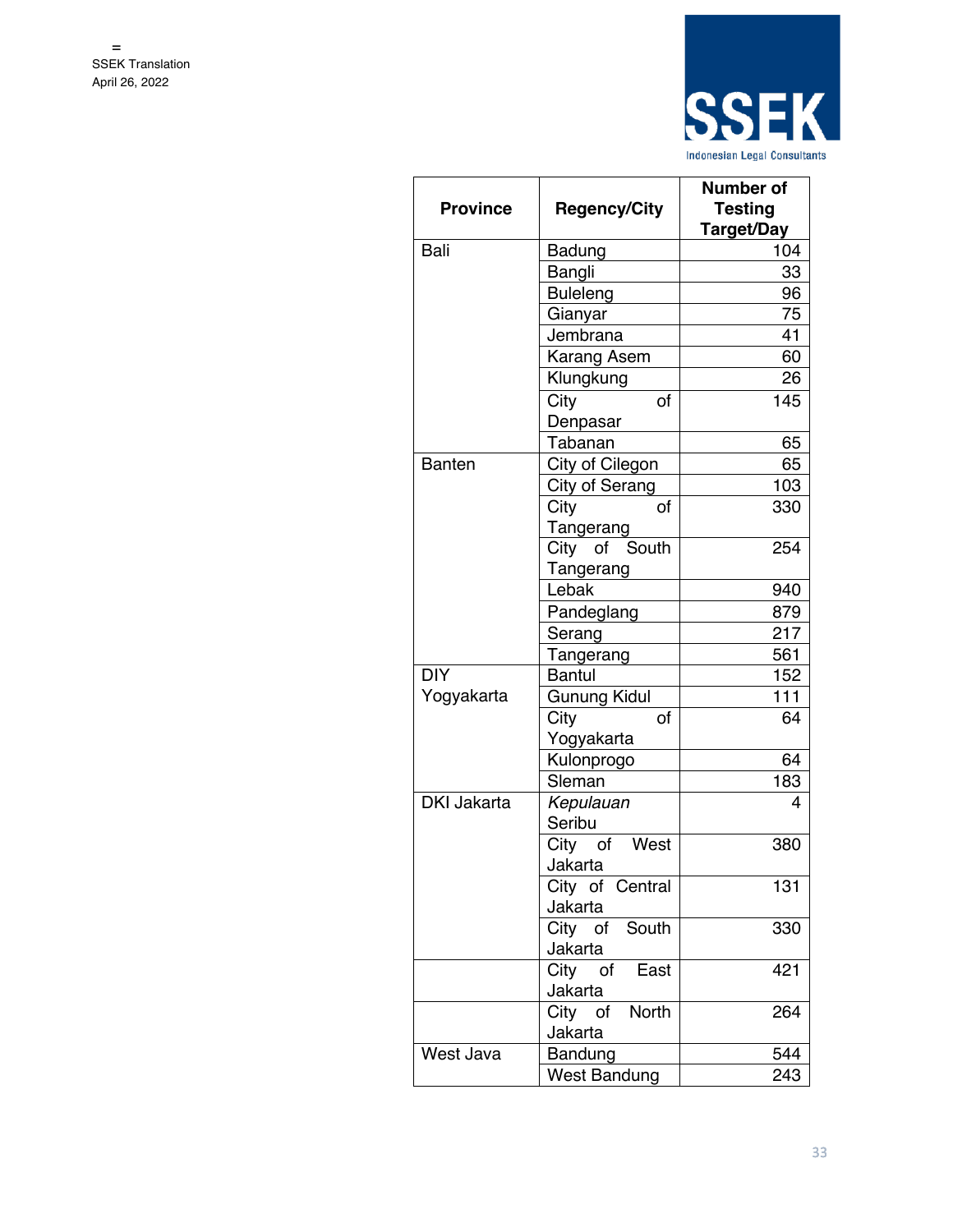

|              | Bekasi               |    | 578  |
|--------------|----------------------|----|------|
|              | Bogor                |    | 881  |
|              | Ciamis               |    | 174  |
|              | Cianjur              |    | 334  |
|              | Cirebon              |    | 317  |
|              | Garut                |    | 380  |
|              | Indramayu            |    | 252  |
|              | Karawang             |    | 339  |
|              | City of Bandung      |    | 370  |
|              | City of Banjar       |    | 27   |
|              | City of Bekasi       |    | 445  |
|              | City of Bogor        |    | 160  |
|              | City of Cimahi       |    | 87   |
|              | City of Cirebon      |    | 46   |
|              | <b>City of Depok</b> |    | 365  |
|              | City                 | οf | 47   |
|              | Sukabumi             |    |      |
|              | City                 | of | 98   |
|              | Tasikmalaya          |    |      |
|              | Kuningan             |    | 157  |
|              | Majalengka           |    | 881  |
|              | Pangandaran          |    | 58   |
|              | Purwakarta           |    | 137  |
|              | Subang               |    | 1139 |
|              | Sukabumi             |    | 363  |
|              | Sumedang             |    | 847  |
|              | Tasikmalaya          |    | 1294 |
| Central Java | Banjarnegara         |    | 133  |
|              | Banyumas             |    | 246  |
|              | Batang               |    | 557  |
|              | <b>Blora</b>         |    | 124  |
|              | Boyolali             |    | 142  |
|              | <b>Brebes</b>        |    | 1294 |
|              | Cilacap              |    | 248  |
|              | Demak                |    | 169  |
|              | Grobogan             |    | 989  |
|              |                      |    | 186  |
|              | Jepara               |    |      |
|              | Karanganyar          |    | 129  |
|              | Kebumen              |    | 854  |
|              | Kendal               |    | 140  |
|              | Klaten               |    | 168  |
|              | City                 | of | 87   |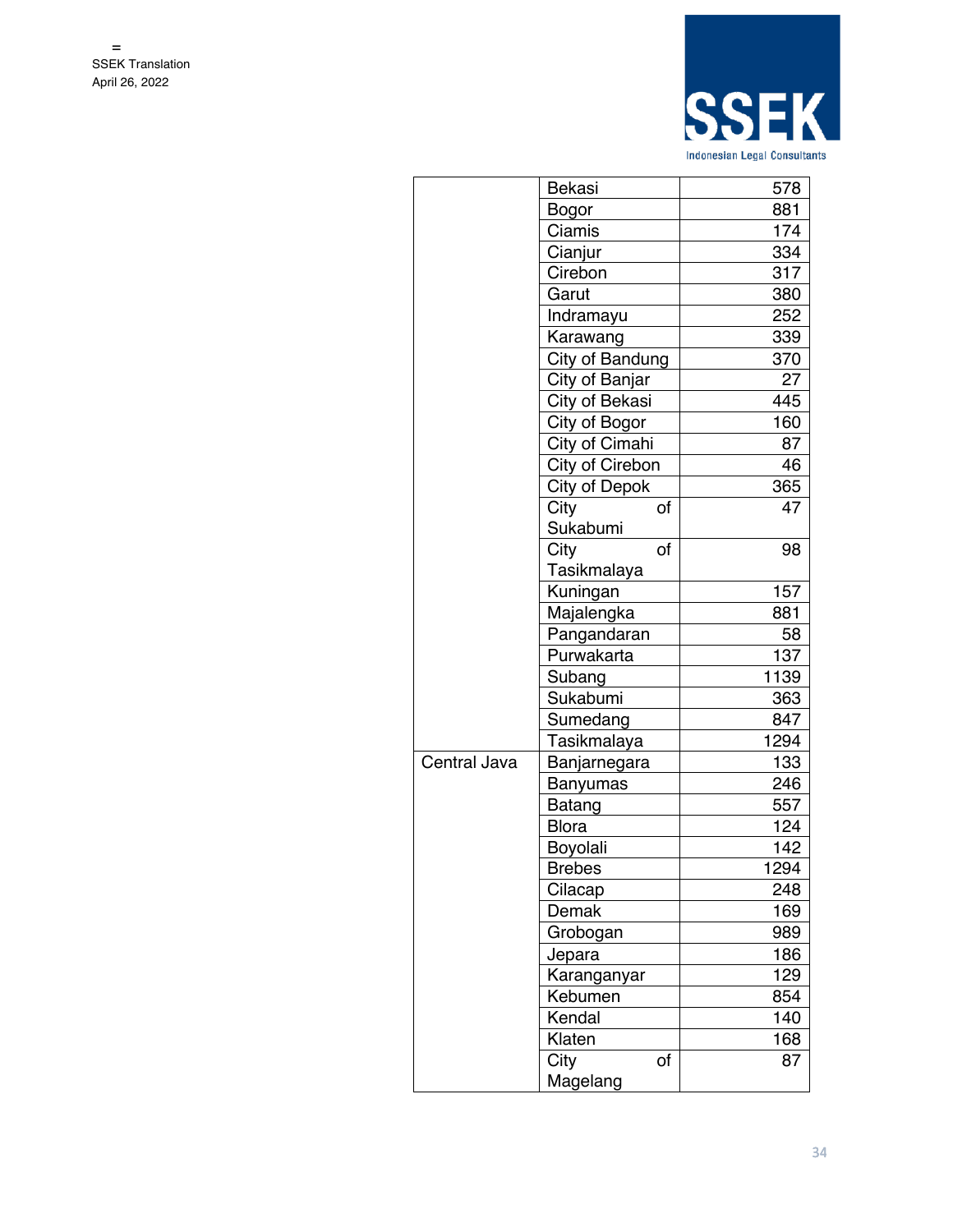

|           | City<br>οf       | 223  |
|-----------|------------------|------|
|           | Pekalongan       |      |
|           | City of Salatiga | 29   |
|           | City<br>of       | 269  |
|           | Semarang         |      |
|           | City<br>of       | 74   |
|           | Surakarta        |      |
|           | City of Tegal    | 36   |
|           | <b>Kudus</b>     | 128  |
|           | Magelang         | 937  |
|           | Pati             | 181  |
|           | Pekalongan       | 647  |
|           | Pemalang         | 929  |
|           | Purbalingga      | 680  |
|           | Purworejo        | 1024 |
|           | Rembang          | 462  |
|           | Semarang         | 155  |
|           | Sragen           | 127  |
|           | Sukoharjo        | 129  |
|           | Tegal            | 1027 |
|           | Temanggung       | 112  |
|           | Wonogiri         | 684  |
|           | Wonosobo         | 566  |
| East Java | Bangkalan        | 144  |
|           | Banyuwangi       | 232  |
|           | <b>Blitar</b>    | 167  |
|           | Bojonegoro       | 180  |
|           | Bondowoso        | 561  |
|           | Gresik           | 194  |
|           | Jember           | 354  |
|           | Jombang          | 183  |
|           | Kediri           | 228  |
|           | City of Batu     | 30   |
|           | City of Blitar   | 21   |
|           | City of Kediri   | 42   |
|           | City of Madiun   | 25   |
|           | City of Malang   | 126  |
|           | City<br>of       | 19   |
|           | Mojokerto        |      |
|           | City<br>of       | 29   |
|           | Pasuruan         |      |
|           | City<br>of       | 35   |
|           | Probolinggo      |      |
|           |                  |      |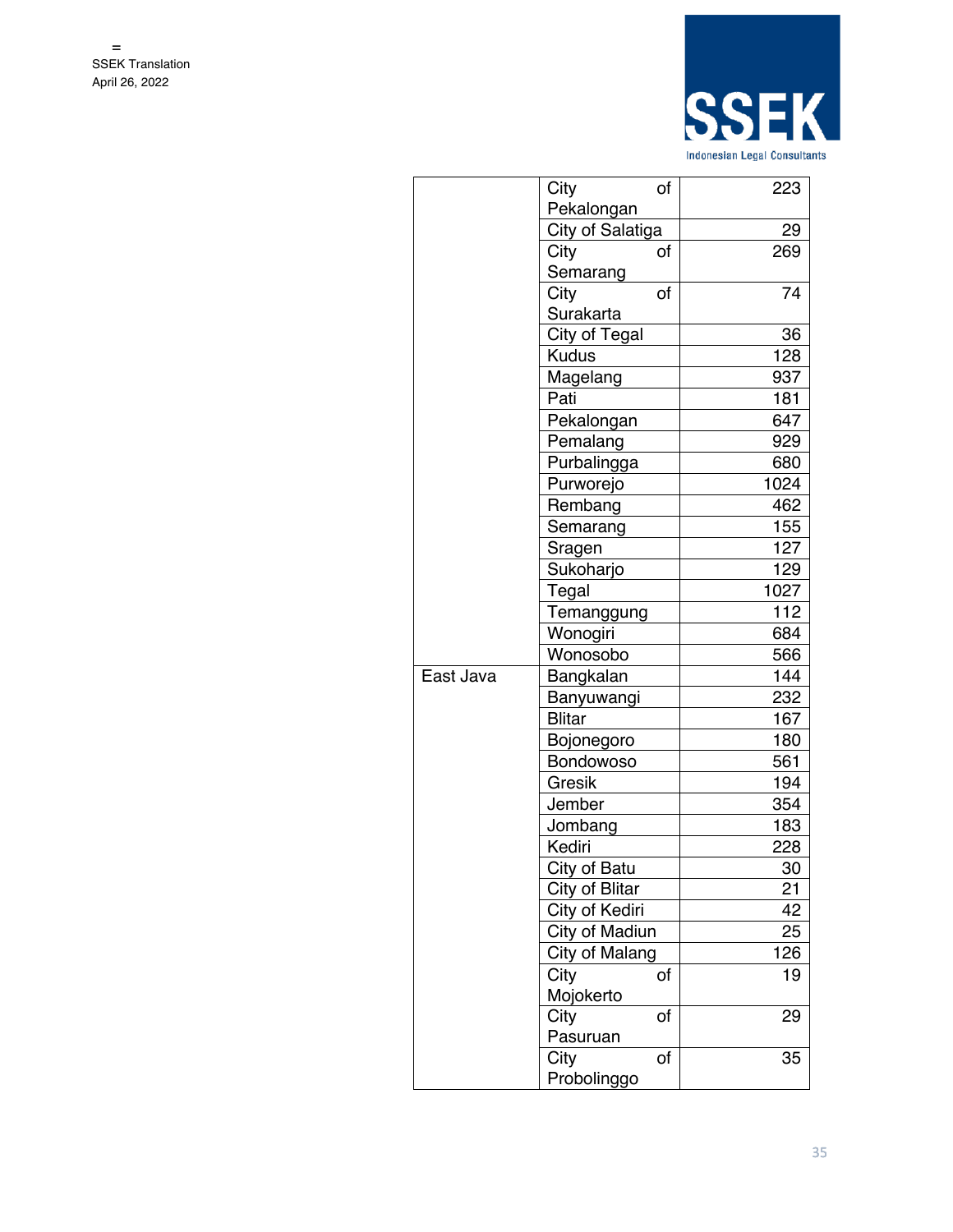

| City        | of | 418         |
|-------------|----|-------------|
| Surabaya    |    |             |
| Lamongan    |    | 172         |
| Lumajang    |    | 750         |
| Madiun      |    | 98          |
| Magetan     |    | 91          |
| Malang      |    | 379         |
| Mojokerto   |    | 164         |
| Nganjuk     |    | 152         |
| Ngawi       |    | 120         |
| Pacitan     |    | 80          |
| Pamekasan   |    | 647         |
| Pasuruan    |    | 237         |
| Ponorogo    |    | 125         |
| Probolinggo |    | 849         |
| Sampang     |    | 722         |
| Sidoarjo    |    | 336         |
| Situbondo   |    | 494         |
| Sumenep     |    | 786         |
| Trenggalek  |    | 100         |
| Tuban       |    | 169         |
|             |    | 150         |
|             |    | 40,155      |
|             |    | Tulungagung |

- 2) tracing shall be carried out until there are more than 15 close contacts per confirmed case. Quarantine needs to be carried out on those who has been identified as close contacts. Close contacts once identified shall be checked (entry-test) and quarantine shall be carried out. If the test result is positive, then isolation is compulsory. If the test result is negative, then a follow-up quarantine is compulsory. On the 5th day of quarantine, it is necessary to re-examine (exit-test) to see if the virus is detected after/during the incubation period. If negative, the patient is considered to have completed the quarantine; and
- 3) treatment needs to be done comprehensively according to the severity of the symptoms. Only patients with moderately severe and critical symptoms need to be hospitalized. Isolation needs to be done strictly to prevent transmission,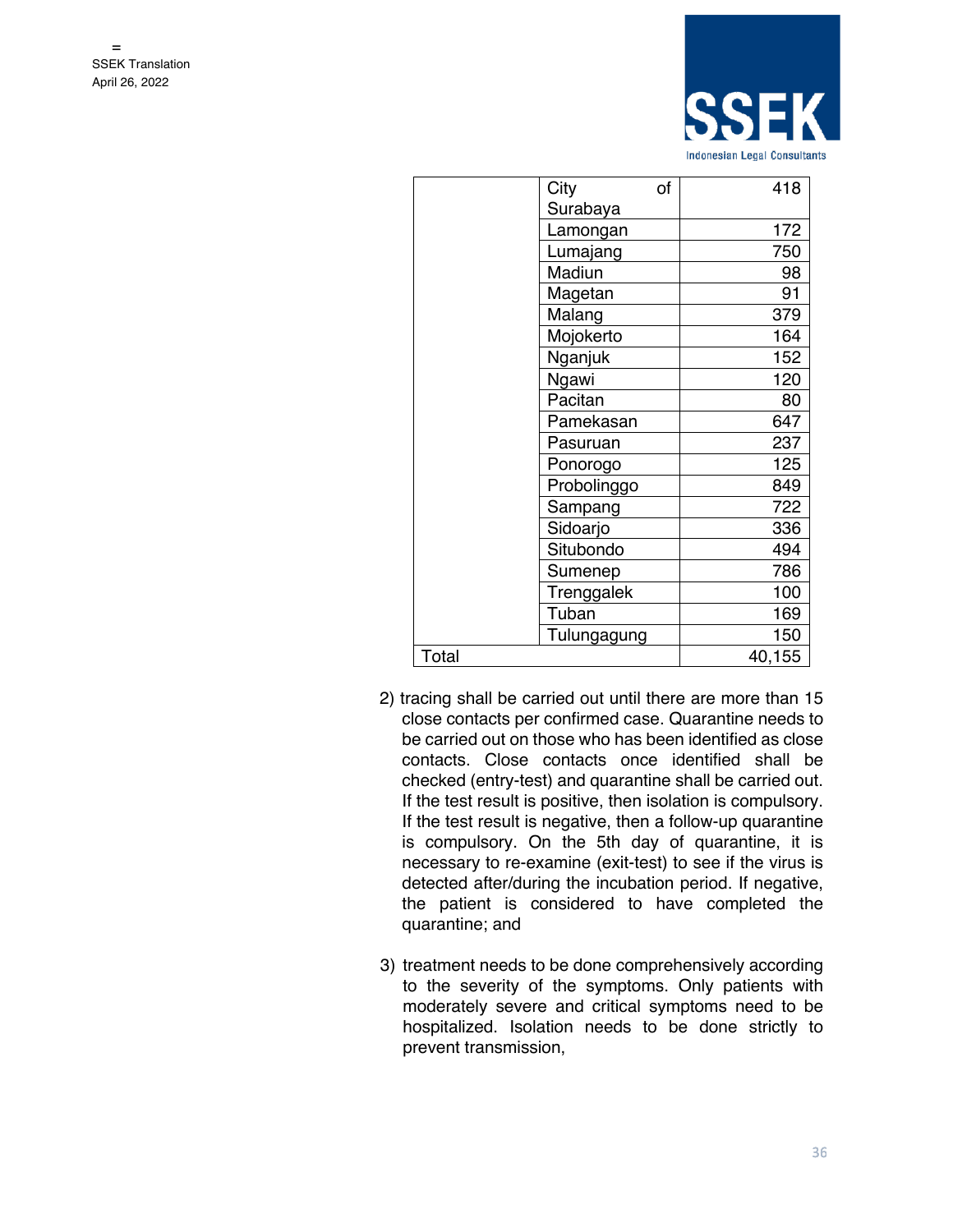

acceleration of vaccination efforts must continue to be carried out to protect as many people as possible and this effort is carried out to reduce the rate of transmission and prioritize the safety of those who are vulnerable to death (such as elderly people with comorbidities) considering the limited health capacity and longterm impact from COVID-19 infection.

#### FOURTEENTH : Governor Regents and Mayors are to:

- a. accelerate social aid distribution and social safety nets sourced from the Regional Revenues and Expenditures Budget (*Anggaran Pembelanjaan dan Belanja Daerah* or "**APBD**") if there is a need for additional funding for budgeting and distribution of social assistance and social safety nets in supporting the implementation of PPKM COVID-19:
	- 1) rationalization and/or reallocation of budgets from programs/activities that are less prioritized in the social assistance budget and social safety nets;
	- 2) the procedure for rationalizing and/or reallocating the need for additional funding for budgeting and distribution of social assistance/social safety nets in supporting the implementation of PPKM COVID-19 is guided by Article 4 and Article 5 of Regulation of the Minister of Home Affairs Number 20 of 2020 regarding Acceleration of Handling the Corona Virus Disease 2019 within the Regional Government and Article 3 to Article 6 of the Minister of Home Affairs Regulation Number 39 of 2020 regarding Prioritizing the Use of Budget Allocations for Certain Activities Changes in the Allocation and Use of Regional Revenue and Expenditure Budgets;
	- 3) on the acceleration of distribution and implementation of Village Fund - Direct Cash Assistance ("*Bantuan Langsung Tunai - Dana Desa* or "**BLT-DD**"):
		- a) Regents/Mayors to accelerate the evaluation of Expenditure Budget (*Anggaran Pendapatan dan Belanja Desa* or "**APBDesa**") for Villages that have not stipulated a Village Regulation regarding APBDesa ratification of Human Development Cadre (*Kader Pembangunan Manusia* or "**KPM**") data by the Regional Government recording KPM data for BLT-DD recipients on State Budget Treasury System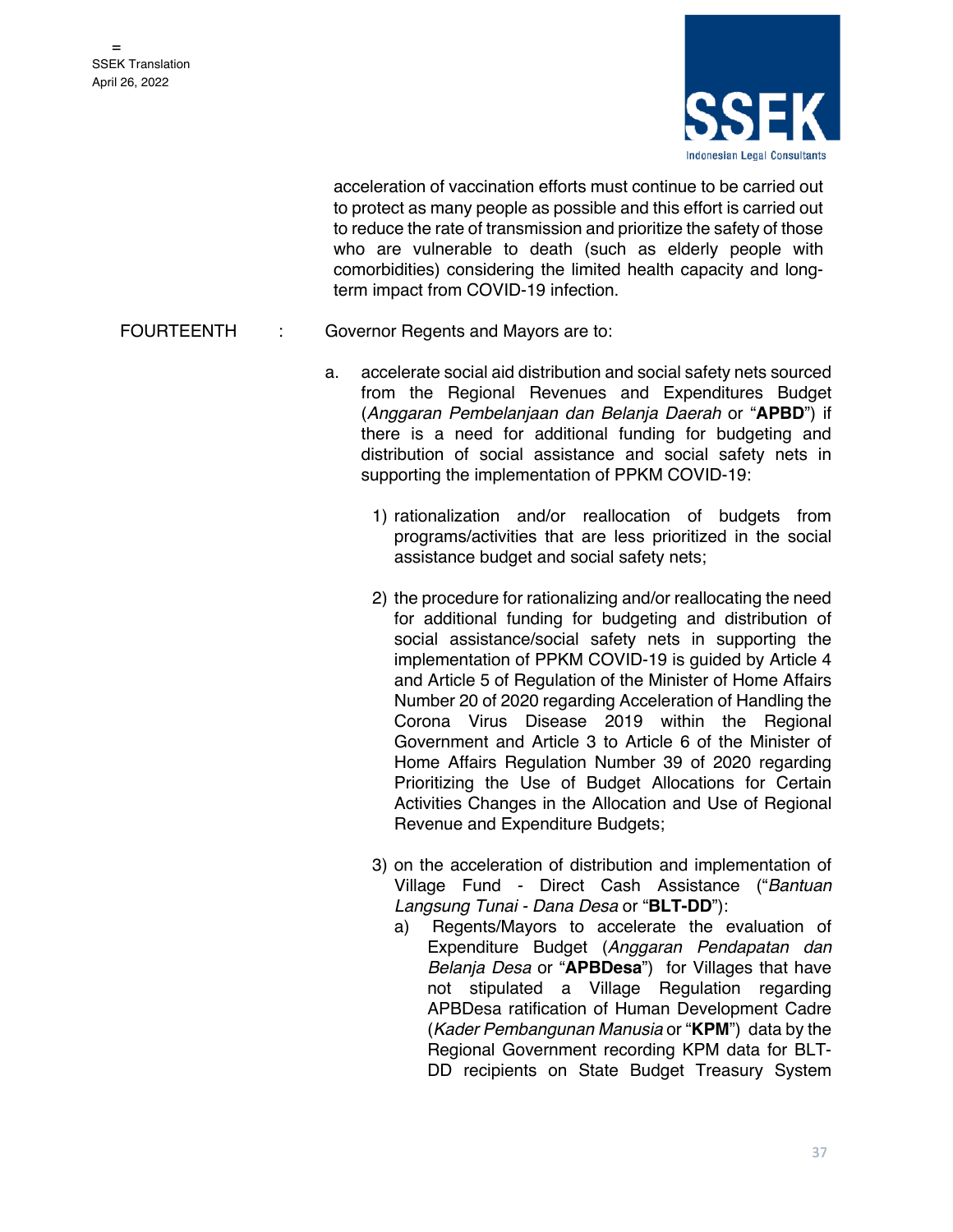

Online Monitoring (*Online Monitoring Sistem Perbendaharaan Anggaran Negara – "***Om-SPAN"**) in accordance with the provisions of the laws and regulations; and

- b) the Village Head to conduct recording and stipulation of KPM and follow up with the implementation of BLT-DD in accordance with the provisions of the legislation,
- b. synchronizing social assistance originating from the central with other social assistance sourced from the APBD.
- FIFTEENTH : Funding for the implementation of PPKM due to the COVID-19 Pandemic sourced from the APBD:
	- a. in the implementation of PPKM due to the COVID-19 Pandemic, the Regional Government can make expenditures for which the budget is not yet available, is then followed by proposing an APBD amendment draft;
	- b. the expenditure as referred to in letter a is carried out with a direct charge to the Unexpected Expenditure (*Belanja Tidak Terduga* or "**BTT**");
	- c. in the event that the BTT is insufficient, the Regional Government reschedules the program and activity achievements to prioritize the use of budget allocations for certain activities and/or changes in budget allocations and utilizes available cash reserve through regional head regulations amendments regarding APBD and notifies the head of Region People's Legislative Council. The results of the budget allocation for rescheduling the results of the program and activity achievements are diverted for unexpected expenditures; and
	- d. the procedure for using BTT in the context of implementing PPKM due to the COVID-19 Pandemic originating from the Regional Budget is guided by the Minister of Home Affairs Regulation Number 39 of 2020.
- SIXTEENTH : a. In the event that the Governors, Mayors or Regents do not conduct the provisions as referred to in this Ministerial Instruction, they are imposed with sanctions as stipulated in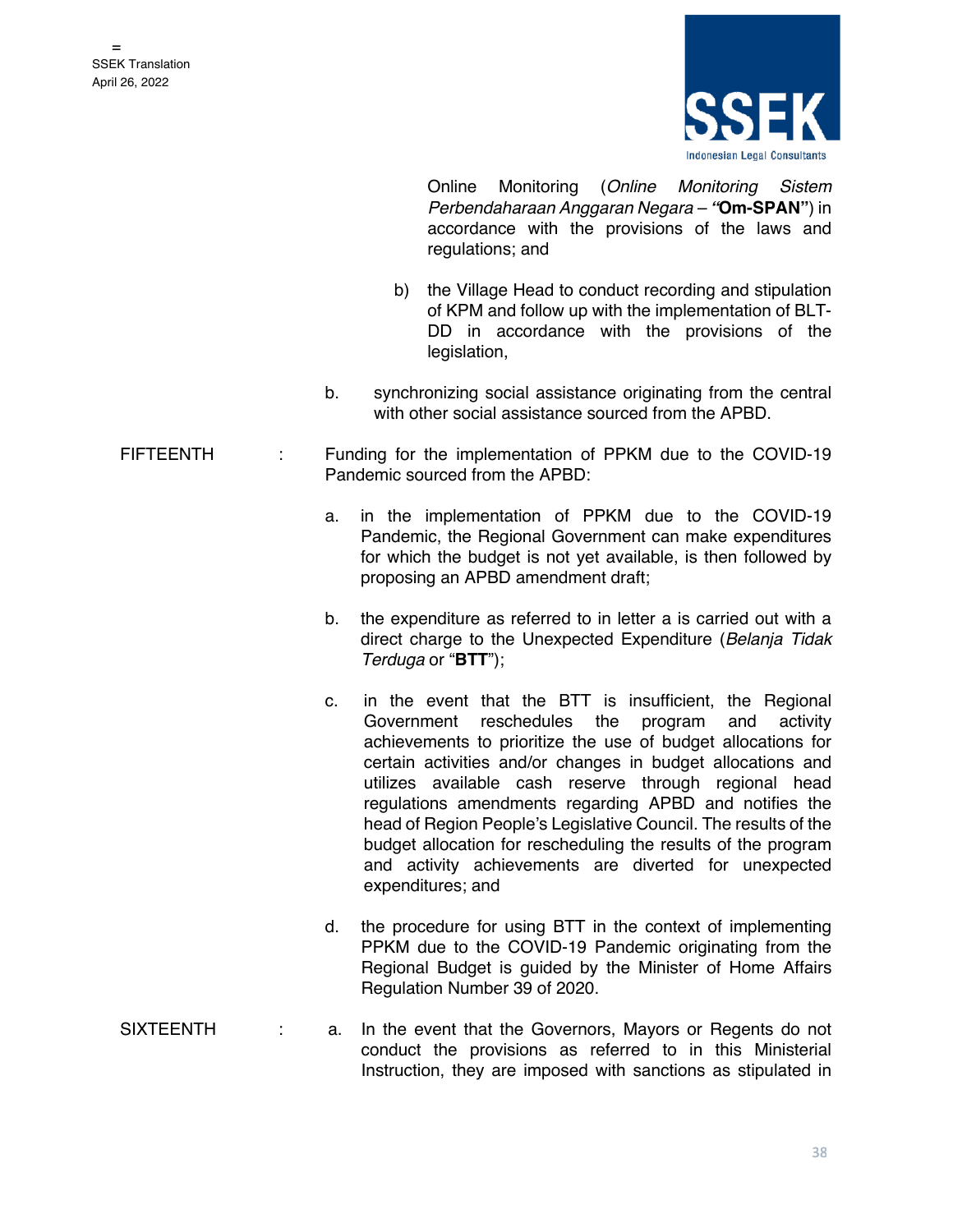

Article 68 until Article 78 of Law Number 23 of 2014 regarding Regional Government;

- b. For Business Actors as referred to in the FOURTH Dictum, FIFTH Dictum, and SIXTH Dictum that do not implement the provisions as regulated in this Instruction shall be subject to administrative sanctions until the closure of the business in accordance with the provisions of the laws and regulations; and
- c. Every person may be imposed with sanctions for violations in the framework of controlling infectious disease outbreaks according to:
	- 1) Articles 212 to 218 of the Criminal Code;
	- 2) Law Number 4 of 1984 regarding Outbreaks of Infectious Diseases;
	- 3) Law Number 6 of 2018 regarding Health Quarantine; and
	- 4) Regional Regulations and Regional Head Regulations; as well as
	- 5) Provisions of other relevant laws and regulations.
- EIGHTEENTH : This Instruction of the Minister shall enter into force on April 19, 2022 until May 9, 2022.

 Issued in Jakarta on April 18, 2022 MINISTER OF HOME AFFAIRS,

[signed]

#### MUHAMMAD TITO KARNAVIAN

Copies to:

- 1. President of the Republic of Indonesia;
- 2. Vice President of the Republic of Indonesia;
- 3. Chairman of the Audit Board of the Republic of Indonesia;
- 4. Coordinating Minister for Legal and Security Politics;
- 5. Coordinating Minister for Economic Affairs;
- 6. Coordinating Minister for Human Development and Culture;
- 7. Coordinating Minister for Maritime Affairs and Investment;
- 8. Minister of State Secretary;